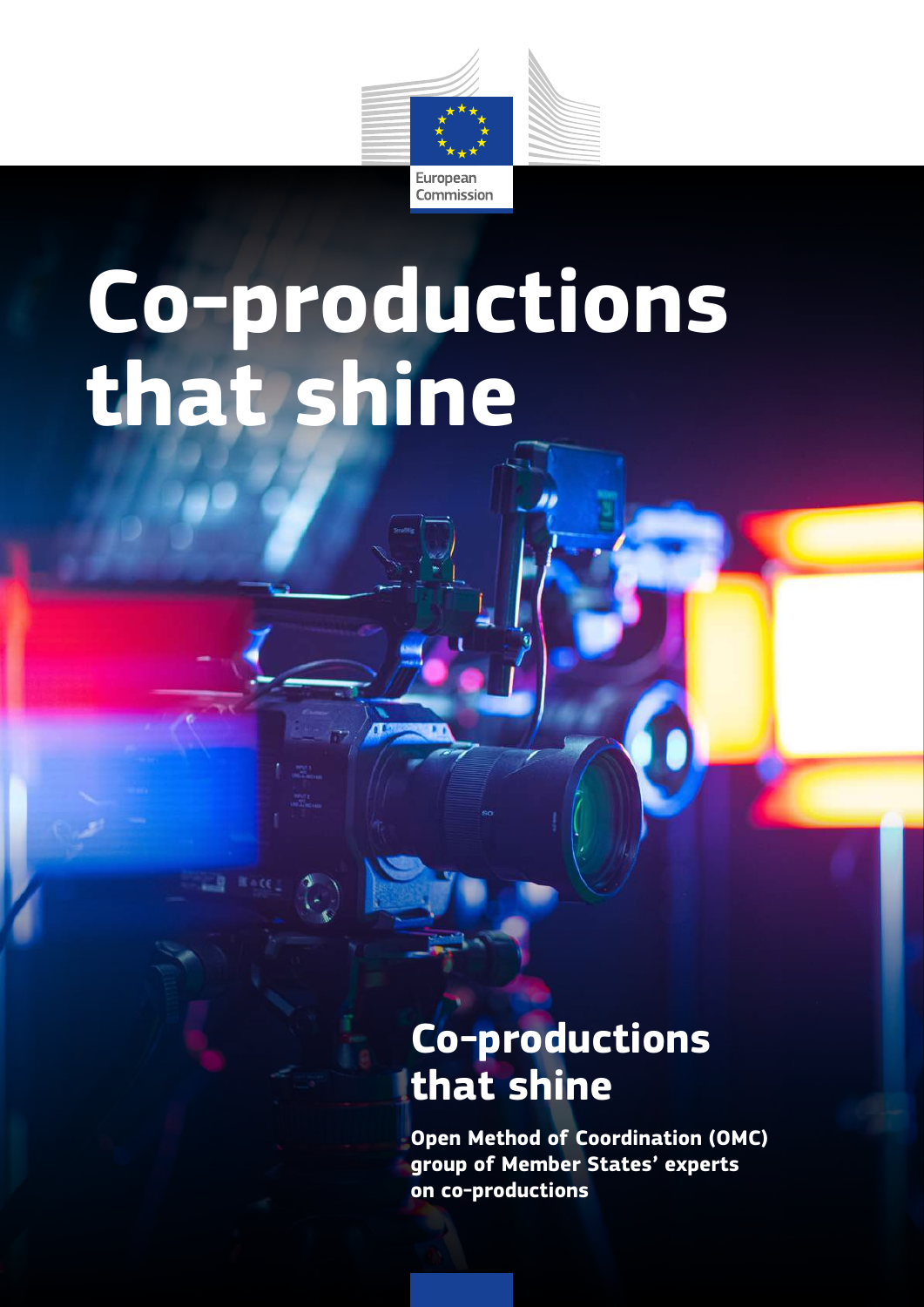#### LEGAL NOTICE

Manuscript completed in February 2022.

This document should not be considered as representative of the European Commission's official position.

Luxembourg: Publications Office of the European Union, 2022.

© European Union, 2022

The reuse policy of European Commission documents is implemented by Commission Decision 2011/833/EU of 12 December 2011 on the reuse of Commission documents (OJ L 330, 14.12.2011, p. 39). Unless otherwise noted, the reuse of this document is authorised under a Creative Commons Attribution 4.0 International (CC-BY 4.0) licence (https://creativecommons.org/licenses/by/4.0/). This means



that reuse is allowed provided appropriate credit is given and any changes are indicated.

For any use or reproduction of elements that are not owned by the European Union, permission may need to be sought directly from the respective rightholders.

Cover copyright © Jacob Capener on Unsplash

Header Images, source: Shutterstock

Page 6, Titane Poster source: Festival de Cannes, Il Gattopardo Poster source: Alamy Stock Photo

EN PDF ISBN 978-92-76-48217-8 doi:10.2759/909054 KK-09-22-084-EN-N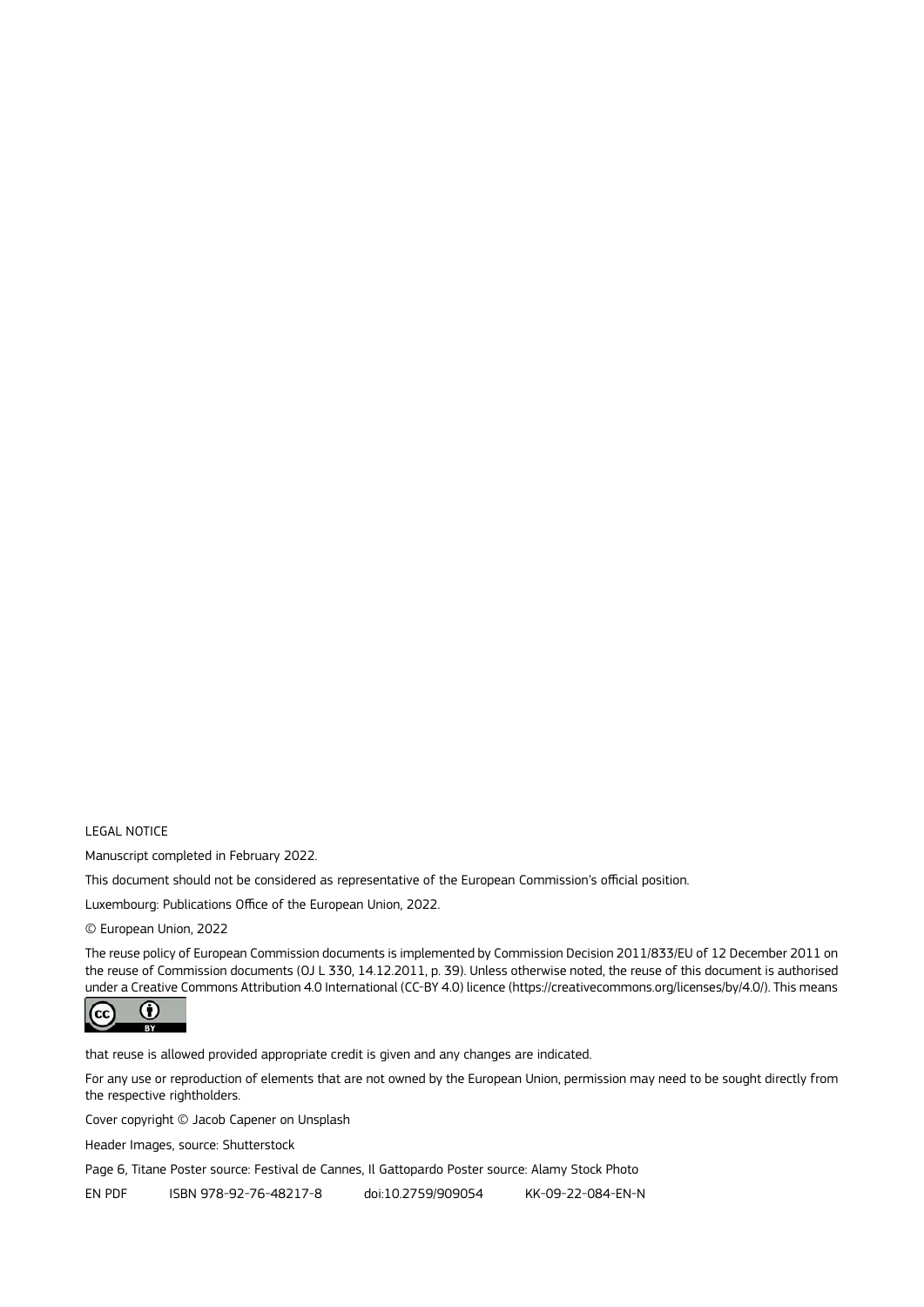## **Table of contents**

| Foreword by Doreen Boonekamp and Alex Trăilă                                    | 4  |
|---------------------------------------------------------------------------------|----|
| <b>Introduction</b>                                                             | 5  |
| I. The rationale behind European co-productions                                 | 7  |
| A. A way for private companies to join forces<br>↳                              | 7  |
| B. The driving force of public support<br>↳                                     | 12 |
| C. An international mindset for talents<br>$\mapsto$                            | 17 |
| II. Co-productions in a post COVID-19 world                                     | 19 |
| A. The impact of COVID-19 on European co-productions<br>$\mapsto$               | 19 |
| B. Acceleration of trends and importance of balanced relationships<br>$\mapsto$ | 22 |
| C. Towards greener European co-productions<br>↳                                 | 25 |
| <b>Conclusion: Ten recommendations for stronger European</b><br>co-productions  | 26 |
| <b>Postscript: The way forward by Lucia Recalde</b>                             | 29 |
| <b>List of OMC group members</b>                                                | 31 |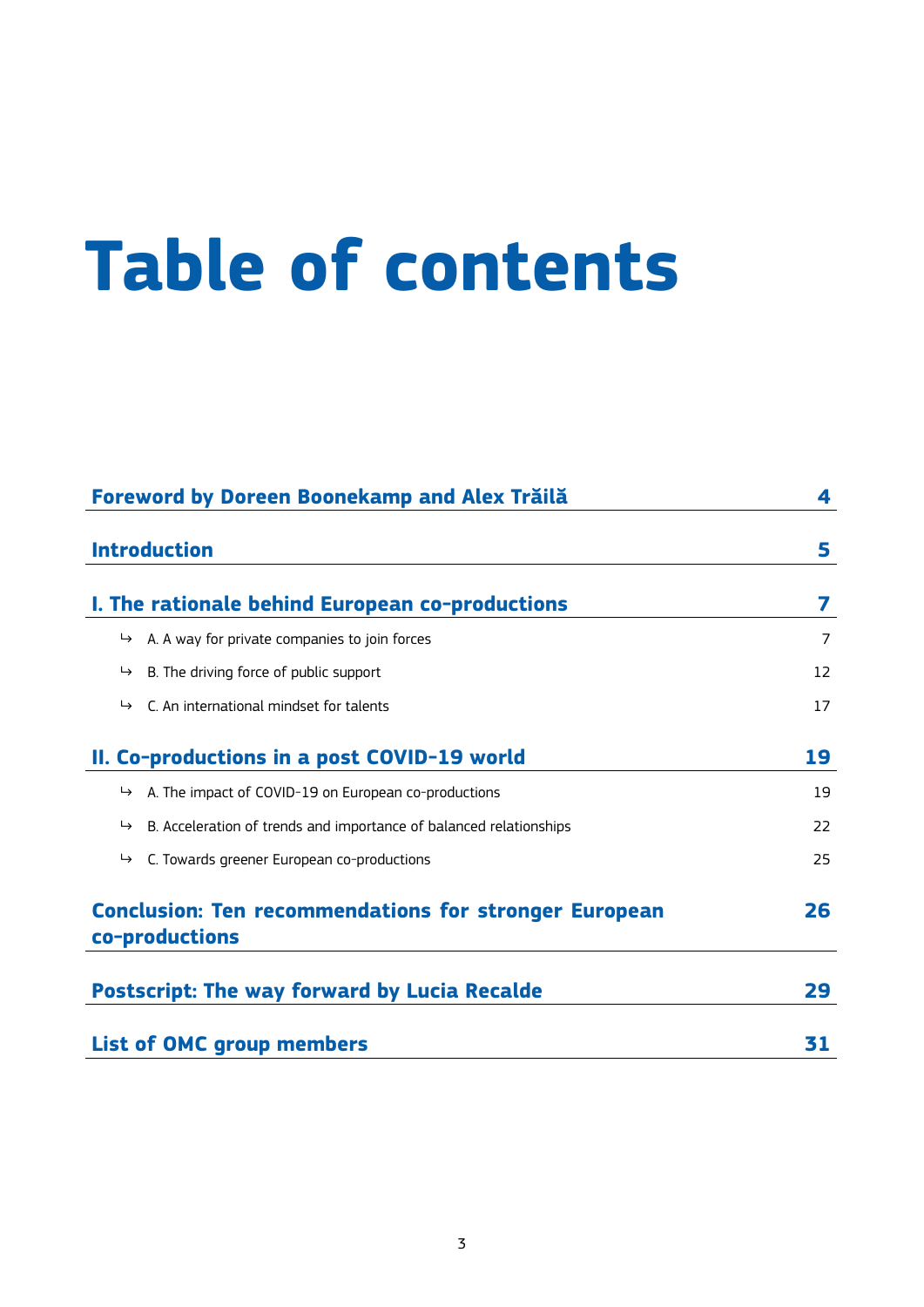<span id="page-3-0"></span>

## **Foreword**

#### **by Doreen Boonekamp (Chair of the Group) and Alex Trăilă (Vice-Chair)**

More than 30 years ago, a set of institutions arose in Europe with the sole purpose of fostering and facilitating the birth of a European film industry: EAVE, the training ground for creative producers to develop international skills and projects; the European Audiovisual Observatory, collecting and distributing information on the state of play; Eurimages, supporting European co-productions; the European Distribution Office, promoting and exporting European films outside Europe's borders; and the MEDIA programme, enhancing the whole value chain from project development to support for festivals. It was understood that culture, or more precisely storytelling through film and audiovisual works, catered to the unity of our continent's inherited diversity. The centrepieces were authors and independent producers, the binomial behind a diverse output of unique cinematographic productions. Through these initiatives, Europe ensured – in addition to national, regional and local public funds, as well as incentives introduced subsequently – the continuity and further development of its pluralism, freedom of artistic expression and cultural diversity, integrating them into a single business model.

Today Europe is facing new challenges, and film and audiovisual are again at their heart. At the same time, the challenges in terms of what is at stake are not so very different from 30 years ago. We feel the need to reconfirm the principles that bind us to safeguard creation and freedom of expression, as well as acknowledge and support the concept of cultural diversity to strengthen the European audiovisual ecosystem. This includes acknowledging the key role of independent co-productions as driving vehicles for pluralism, whether those co-productions are cinematographic, high-end series or new forms of creative audiovisual productions. Therefore, all stakeholders in the European audiovisual industry have a joint responsibility to ensure a balance of negotiating power amongst all parties in the value chain, including independent producers, authors, and all end-of-chain operators.

Co-productions hold the power to attract the best talents and finance, and boost the circulation of audiovisual works. Together with our fellow Open Method of Coordination group members, we have explored the fundamentals of co-productions, i.e. sharing intellectual property (IP), sharing responsibility, sharing financial and creative contributions, augmenting the position of the independent producer and nurturing talent, as well as developing skills aiming for co-productions with strong international appeal. We have also pinpointed a new funding chapter that puts social and cultural value above economic impact. Thus, we have identified the value of starting collaboration as early as possible and of increasing the complementarity and continuity of support schemes.

The recommendations and best practices put forward in this report aim to be a practical toolkit for policy-makers, industry players and creators, to be used as a checklist before setting up or adapting legal frameworks or support schemes or entering into co-productions. We hope these will be a valuable resource for all, since boosting co-productions that shine is essential for the sustainability and competitiveness of the European audiovisual industry as a whole.

**Doreen Boonekamp, Chair Alex Trăilă, Vice-Chair**



*Doreen Boonekamp (Chair of the Group)* 



*Alex Trăilă (Vice-Chair)*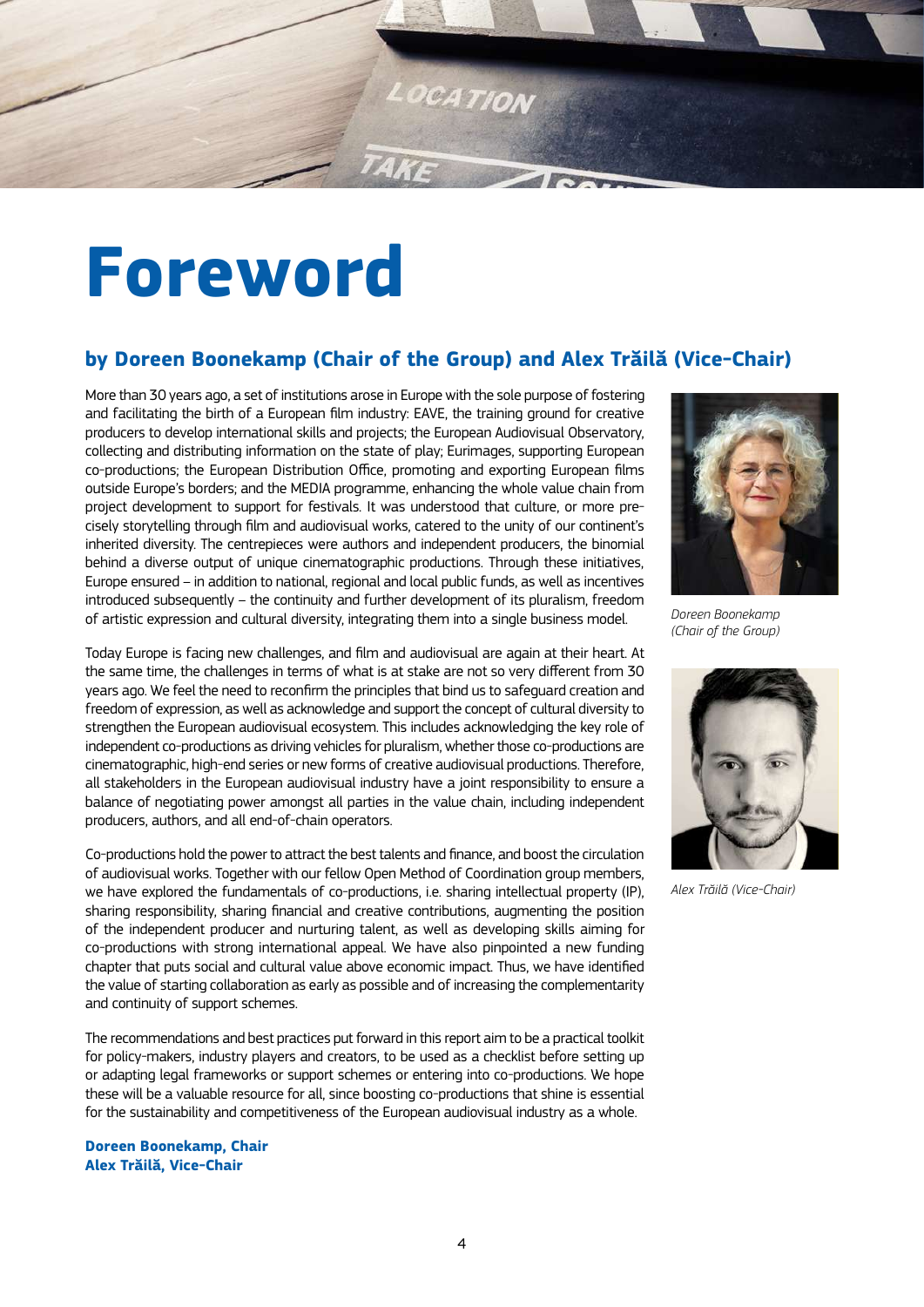<span id="page-4-0"></span>

## **Introduction**

From the Palme d'Or of the Franco-Italian *Il Gattopardo* by Visconti in 1963 to the Palme d'Or of the 2021 MEDIA-supported Franco-Belgian *Titane* by Julia Ducournau, there is a famous European tradition of film co-production, which is rooted in the fertile ground of networks and relationships between European audiovisual professionals.

The meaning of "co-production" to professionals is several producers working together to leverage their mutual resources (financial, talent and material) and artistic collaboration, and most importantly to share risks, rights and revenues, in order to produce an audiovisual work. "Official" cinematographic co-productions are covered by international conventions or bilateral agreements. The films are considered "national" in each of the co-producing countries, making them eligible for public funding. The revised Council of Europe Convention on Cinematographic Co-production<sup>1</sup>, which serves as the point of reference, applies two requirements, namely the European nature<sup>2</sup> and the cinematographic nature<sup>3</sup> of the work.

Recognising the potential of European co-productions to act as locomotives for the sector, the Council of the European Union in 2019 decided to create an Open Method of Coordination Group of Member State experts to discuss how to stimulate European co-productions. Twenty-six Member States selected experts for this Group, which held six meetings between June 2019 and December 2021.

#### *The Open Method of Coordination*

The Open Method of Coordination (hereafter referred to as OMC) is a light but structured method EU Member States use to cooperate at European level, for example in the field of culture. It helps create a common understanding of challenges and helps to build consensus on solutions and their practical implementation. Through an exchange of good practices between EU Member States, it contributes to improving the design and implementation of policies, without regulatory instruments. It can be regarded as a form of 'soft law'.

The political will to improve the environment so that it can be more fertile for co-productions echoes the recent evolution of EU policies, which are designed to enable companies to scale up from national markets to the European level and to foster collaboration. The main regulatory instruments that are relevant in the audiovisual sector are the revised Audiovisual Media Services Directive<sup>4</sup> adapting it to the emergence of streaming and video sharing platforms, the new Copyright Directive protecting creators in the digital age<sup>5</sup>, and the Cinema Communication<sup>6</sup> that frames how state aid can be allocated to the audiovisual sector, with a provision allowing co-productions to benefit from a higher aid intensity

<sup>1</sup> https://www.coe.int/en/web/culture-and-heritage/cinematographic-coproduction

<sup>2</sup> The European nature is determined by obtaining points relating to different features. See Box: Focus on the definition of co-productions.

<sup>3</sup> Related to theatrical exploitation.

<sup>4</sup> Directive (EU) 2018/1808 of the European Parliament and of the Council of 14 November 2018 amending Directive 2010/13/EU on the coordination of certain provisions laid down by law, regulation or administrative action in Member States concerning the provision of audiovisual media services (Audiovisual Media Services Directive) in view of changing market realities, https://eur-lex.europa.eu/eli/ dir/2018/1808/oj

<sup>5</sup> Directive (EU) 2019/790 of the European Parliament and of the Council of 17 April 2019 on copyright and related rights in the Digital Single Market, https://eur-lex.europa.eu/eli/dir/2019/790/oj

<sup>6</sup> https://eur-lex.europa.eu/LexUriServ/LexUriServ.do?uri=OJ:C:2013:332:0001:0011:EN:PDF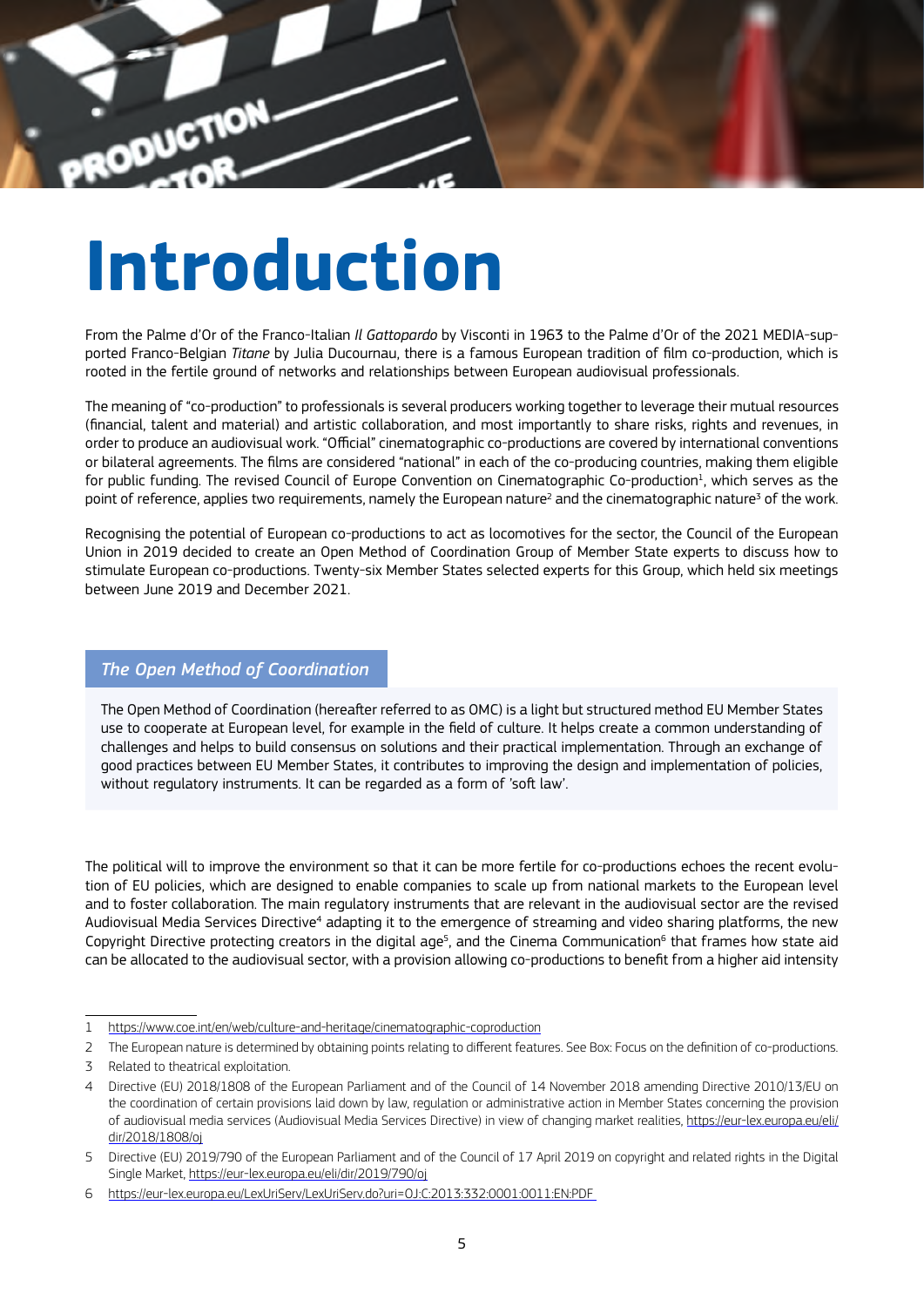

rate. The *Media and Audiovisual Action Plan* 7 published in December 2020 aims to support recovery and transformation of the media and audiovisual sectors in this direction, drawing on Next Generation EU<sup>8</sup> and a strengthened EU budget for the period 2021-2027.

In the present report, which is the result of the OMC on co-productions, we pay attention not only to cinematographic works covered by the revised Council of Europe Convention on Cinematographic Co-production, but also to organic forms of cooperation among EU-27 producers, notably in the field of TV series, a format that is thriving. Whilst fully acknowledging the importance of co-productions with countries outside Europe, the Group decided to focus on co-productions among EU-27 Member States.

This paper, *Co-productions that shine*, is primarily addressed to policy-makers at EU, national and sub-national level, as well as professionals working in the audiovisual industry. For the recommendations to have the greatest possible impact, however, private stakeholders across the whole value chain – from creatives to end-of-chain operators – are encouraged to commit to them and to cooperate among themselves, as well as with public institutions.

The members of this OMC group have formulated recommendations for an ecosystem that encourages co-productions among EU-27 countries. Building on its experience with the previous report, *European movies on the move*, the Group has further proven to be an important arena for sharing experience and best practices from different Member States and different parts of the audiovisual value chain. Effective implementation of the recommendations will be instrumental in the transformation of the European ecosystem.





*Il Gattopardo - Luchino Visconti Titane - Julia Ducournau*

<sup>7</sup> Communication from the Commission to the European Parliament, the Council, the European Economic and Social Committee and the Committee of the Regions: *Europe's Media in the Digital Decade: An Action Plan to Support Recovery and Transformation* COM/2020/784 final, https://eur-lex.europa.eu/legal-content/EN/TXT/?uri=CELEX:52020DC0784

<sup>8</sup> Communication from the Commission to the European Parliament, the Council, the European Economic and Social Committee and the Committee of the Regions: Europe's moment: Repair and Prepare for the Next Generation, COM/2020/456 final, https://eur-lex.europa. eu/legal-content/EN/TXT/?qid=1590732521013&uri=COM:2020:456:FIN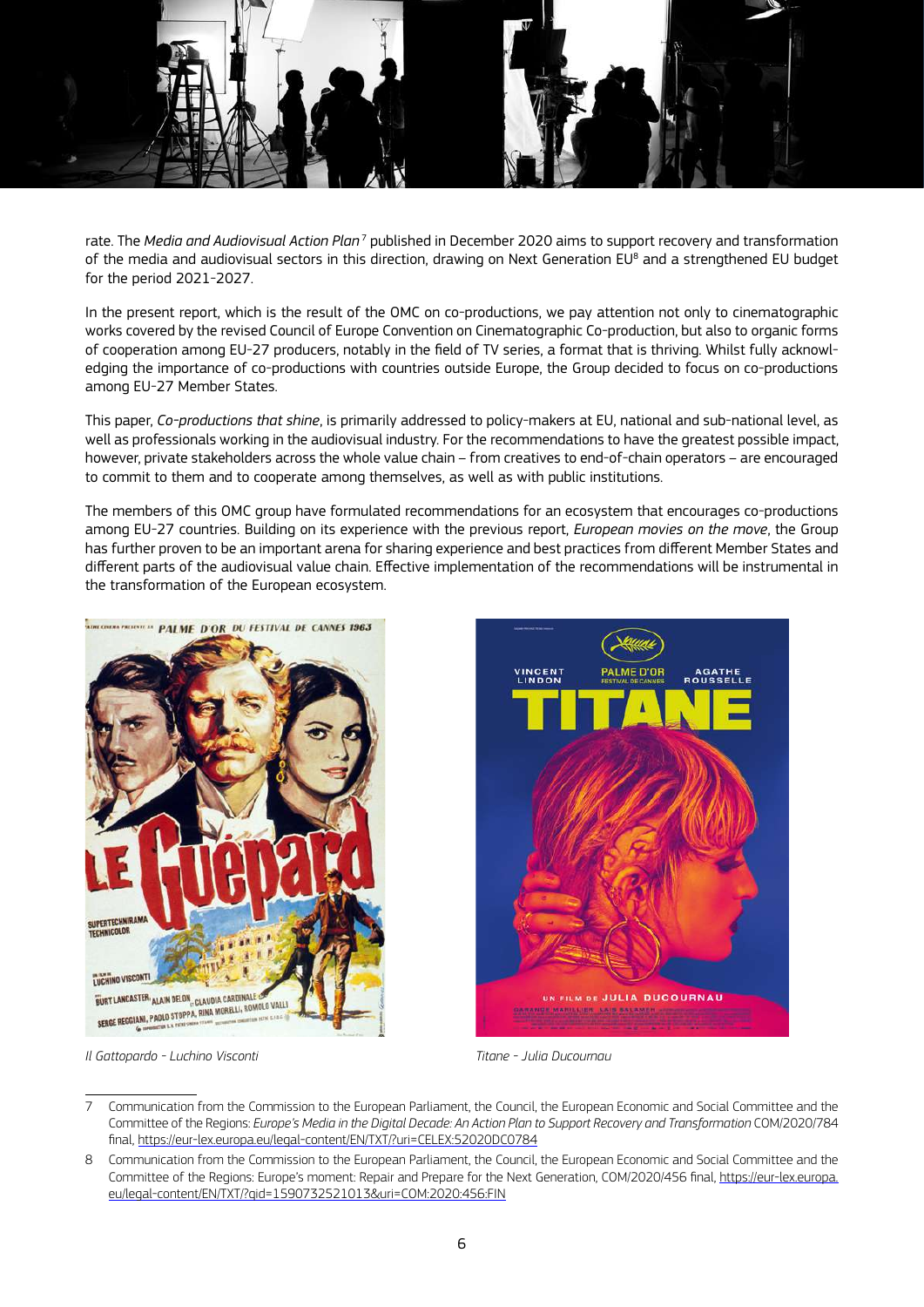<span id="page-6-0"></span>

## **I. The rationale behind European co-productions**

While all co-productions are driven by the objective of joining forces and collaborating (A), the status of "official" co-production opens the doors to public support (B). Co-productions travel better and reach wider audiences than purely national works and in turn contribute to reinforcing the international career of talents (C).

### **A. A way for private companies to join forces**

Co-production means pooling the resources (financial, talent and material) and the artistic collaboration of several producers in order to produce an audiovisual work. Financing is based on territorial and exclusive allocation of licensing rights. The producers co-own the audiovisual work as a result of the principle of sharing risks, rights and revenues between co-producers, and therefore producers share both the legal and economic responsibility for the production and the intellectual property.9

On average, European co-productions travel better, generate a higher number of admissions<sup>10</sup>, and account for bigger budgets than purely national films<sup>11</sup>. First, because a co-production benefits from local producers in more than one country through the sharing of territorially exclusive rights, making domestic distribution in more territories potentially easier and more successful, especially when elements related to the story, language, location, or cast and crew may appeal to the domestic audiences of all the countries involved in the project. Second, because multinational co-productions are often high-budget productions involving financial contributions not easily raised in only one of the production countries.

<sup>9</sup> A production company that was involved in the production and financing of the work without obtaining co-ownership status through a co-production contract would therefore not be a co-producer, but a service producer or co-financier

<sup>10</sup> *"Despite accounting for only 24.2% of the total production volume in Europe over the period 2010-2015, worldwide admissions to co-productions were slightly higher than those for purely national films, amounting to a yearly average of 262.9 million admissions over the period 2010-2015, or 50.3% of overall admissions to European films (56.9% for EU films). In other words, co-productions generated, on average, approximately three times more admissions than purely national films." The legal framework for international co-productions,* European Audiovisual Observatory, Strasbourg, 2018. p.8, https://rm.coe.int/iris-plus-2018-3-the-legal-framework-forinternational-co-productions/168090369b

<sup>11</sup> *"A total of 39.5% of the films produced in Europe between 2010 and 2015 received a theatrical release in a country other than the main country of production. For majority co-productions, this figure rises to 62.9%. On average, European co-productions circulate almost twice as much as purely national productions (32.1%)."* Cabrera Blázquez F.J., Cappello M., Enrich E., Talavera Milla J., Valais S*., The legal framework for international co-productions, IRIS Plus, European Audiovisual Observatory, Strasbourg, 2018. p.8, https://rm.coe.* int/iris-plus-2018-3-the-legal-framework-for-international-co-productions/168090369b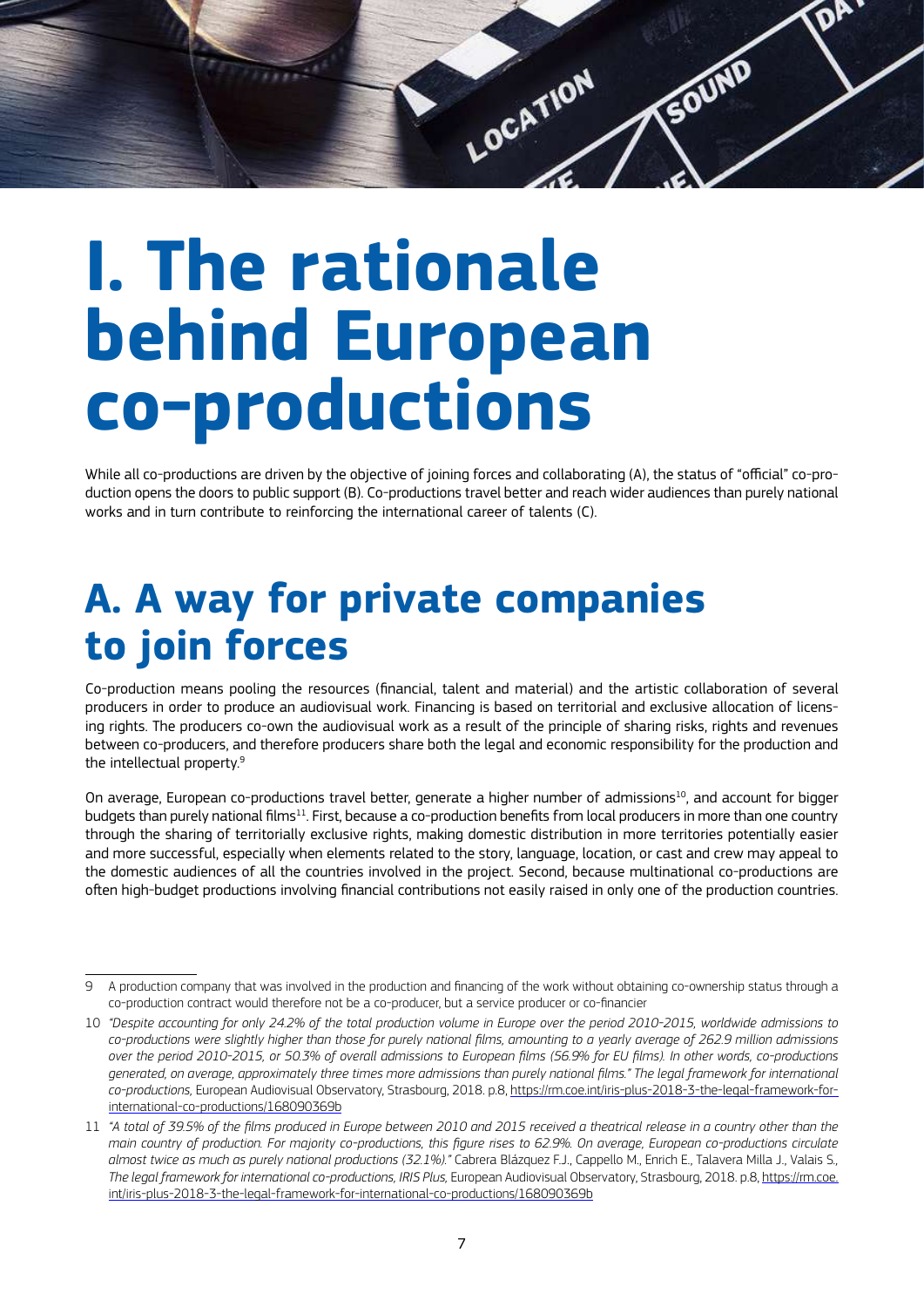

Despite the advantages of co-productions, the vast majority of European productions are still national<sup>12</sup> for diverse reasons, such as cultural and public reference points, and the requirements for public sector support for majority and minority co-productions. Indeed, national funding schemes often ask for films to have national cultural significance (days filming on site, presence of actors, or team members).

The main factors affecting co-productions appear in the SWOT analysis below.

#### **SWOT analysis of European co-productions**

| <b>Strengths</b>                                                                                                                                                                                                                                                                                                                                                         | <b>Weaknesses</b>                                                                                                                                                                                                                                                                                                                                                                                                                                           |
|--------------------------------------------------------------------------------------------------------------------------------------------------------------------------------------------------------------------------------------------------------------------------------------------------------------------------------------------------------------------------|-------------------------------------------------------------------------------------------------------------------------------------------------------------------------------------------------------------------------------------------------------------------------------------------------------------------------------------------------------------------------------------------------------------------------------------------------------------|
| Creativity and diversity in culture and storytelling<br>$\bullet$<br>• Boost for local talents<br>Experience of EU producers with co-productions<br>• Appetite of audiences for foreign content                                                                                                                                                                          | • Linguistic diversity (in the work and in the legal<br>documents)<br>Difficulty of sharing rights and revenues with end-<br>$\bullet$<br>of-chain operators<br>• Complexity of working with different working<br>approaches and systems                                                                                                                                                                                                                    |
| <b>Opportunities</b>                                                                                                                                                                                                                                                                                                                                                     | <b>Threats</b>                                                                                                                                                                                                                                                                                                                                                                                                                                              |
| • To gather financing for bigger budgets<br>• To facilitate the international career of works and<br>talents<br>• To develop markets for non-national works from<br>the audience perspective<br>• To access public support for co-productions (MEDIA<br>programme for TV content; Eurimages; national and<br>regional funds) and for co-development (MEDIA<br>programme) | Scarcity of public funding for minority co-productions<br>in times of crisis<br>• Lack of multilingual information on the different<br>public support schemes <sup>13</sup><br>Complexity of combining the applicable requirements,<br>$\bullet$<br>including expenditure obligations<br>• Difficulty of co-producing in COVID times (travel,<br>safety rules)<br>Pressure on producers to hand over rights and<br>$\bullet$<br>move into an executive role |

<sup>12</sup> From 2016 to 2020, national productions represented two thirds of EU-27 cinematographic production. (Figures provided by the European Audiovisual Observatory.) See Figure 1.

<sup>13</sup> The fact that many calls for proposal are not translated into English considerably hinders the possibility for co-producers to access them.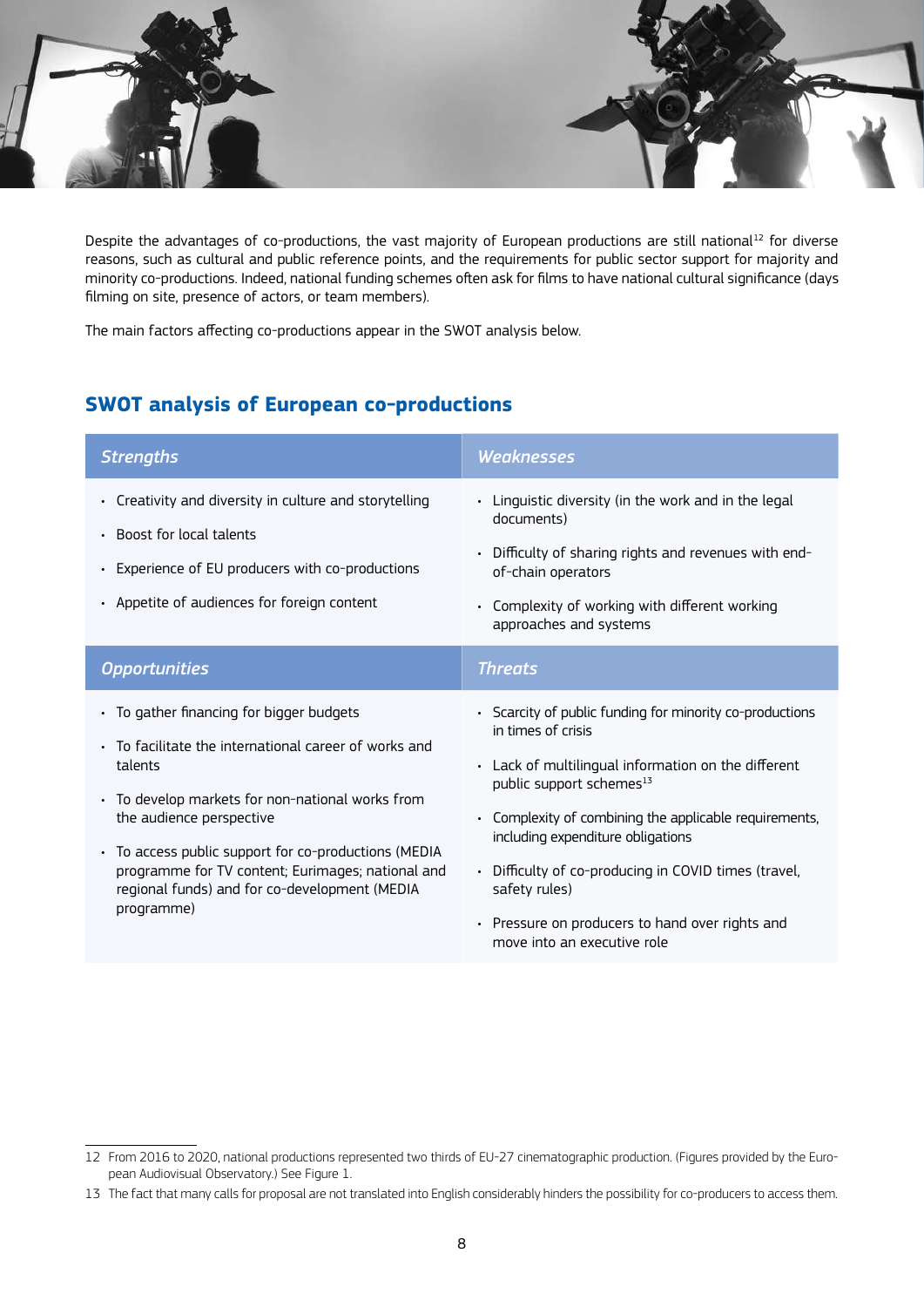

#### *Focus on the definition of co-productions14*

At European level, the Council of Europe Convention on Cinematographic Co-production was drawn up with the aim of promoting multilateral co-production, providing a legal structure, and strengthening cultural ties between European communities while protecting cultural diversity, and spreading core values across countries party to the Convention. In 2016, the Convention was revised with the intention of providing new flexibility in constructing co-productions, and to reflect technological change and evolving industry practice. The revised Convention is now open for accession by non-European countries. Among the important changes introduced by this revised Convention are new rules on the maximum and minimum participation percentages for multilateral and bilateral co-productions in order to take the needs of smaller producing countries into account. For multilateral co-productions, the maximum participation rate is now 80% and the minimum is 5%. For bilateral co-productions, the new maximum and minimum participation rates are 90% and 10%.

The text of the original 1992 Convention, which applied on condition that the co-produced work met the definition of a 'European cinematographic work', has been revised. The concept of a 'European cinematographic work' has been replaced by the concept of an 'official co-production'. This is defined as one which achieves a certain number of points under a test based on the nationality of the creatives, performers and crew, where the nationality for obtaining a point is that of a country having signed and ratified the revised Convention. This definition reproduces the definition generally adopted in co-production agreements<sup>15</sup>. TV series are not included.

In addition to the artistic reasons for a co-production, arising from a script taking place in or featuring characters from several countries, co-productions are also driven by economics. Co-productions are a powerful way for the film to scale up either in terms of budget, and/or in terms of commercial prospects (i.e. travelling to more countries and attracting more audiences), with an enhanced level of storytelling quality and production value.

This is particularly important in Europe, where the market is fragmented, with most companies considering their national market not the continent as a whole as their home market, and characterised by the importance of small independent production companies. Europe's audiovisual companies focus on national audiences with a few exceptions. European films are exported on average to three EU countries, whereas US films are exported to 10.16 This is a major challenge. **The members of this OMC group believe** that the diversity of EU-27 countries, including the differences in production capacities, reinforces the value of co-productions in overcoming the challenge of markets fragmented along national lines.

The Audiovisual Media Services Directive (AVMS) (Article 17)<sup>17</sup> contains a provision requiring broadcasters to reserve "at least 10 % of their transmission time" or "10 % of their programming budget" to European works created by producers who are independent of broadcasters. This means that at European level the independence of producers is assessed solely in relation to broadcasters. The Directive does not clarify whether this criterion requires absolute independence and thus total absence of involvement of a broadcaster in the ownership of the production company, or relative independence that would allow broadcasters to hold a stake in the capital of a production company as long as the production company deals with other broadcasters. Nevertheless, the Directive indicates that criteria such as the ownership of the production company, amount of programmes supplied to the same broadcaster and ownership of secondary rights should be taken into account (Recital 71).

<sup>14</sup> Cabrera Blázquez F.J., Cappello M., Enrich E., Talavera Milla J., Valais S*.,The legal framework for international co-productions,* European Audiovisual Observatory, Strasbourg, 2018 ISSN 2079 1062 ISBN 978-92-871-8904-2, https://rm.coe.int/iris-plus-2018-3-the-legalframework-for-international-co-productions/168090369b

<sup>15</sup> *Explanatory Report to the Council of Europe's Convention on Cinematographic Co-production (revised), [https://rm.coe.int/16806930a1](https://rm.coe.int/16806930a1 )* 

<sup>16</sup> Figures provided by the European Audiovisual Observatory

<sup>17</sup> Op.cit.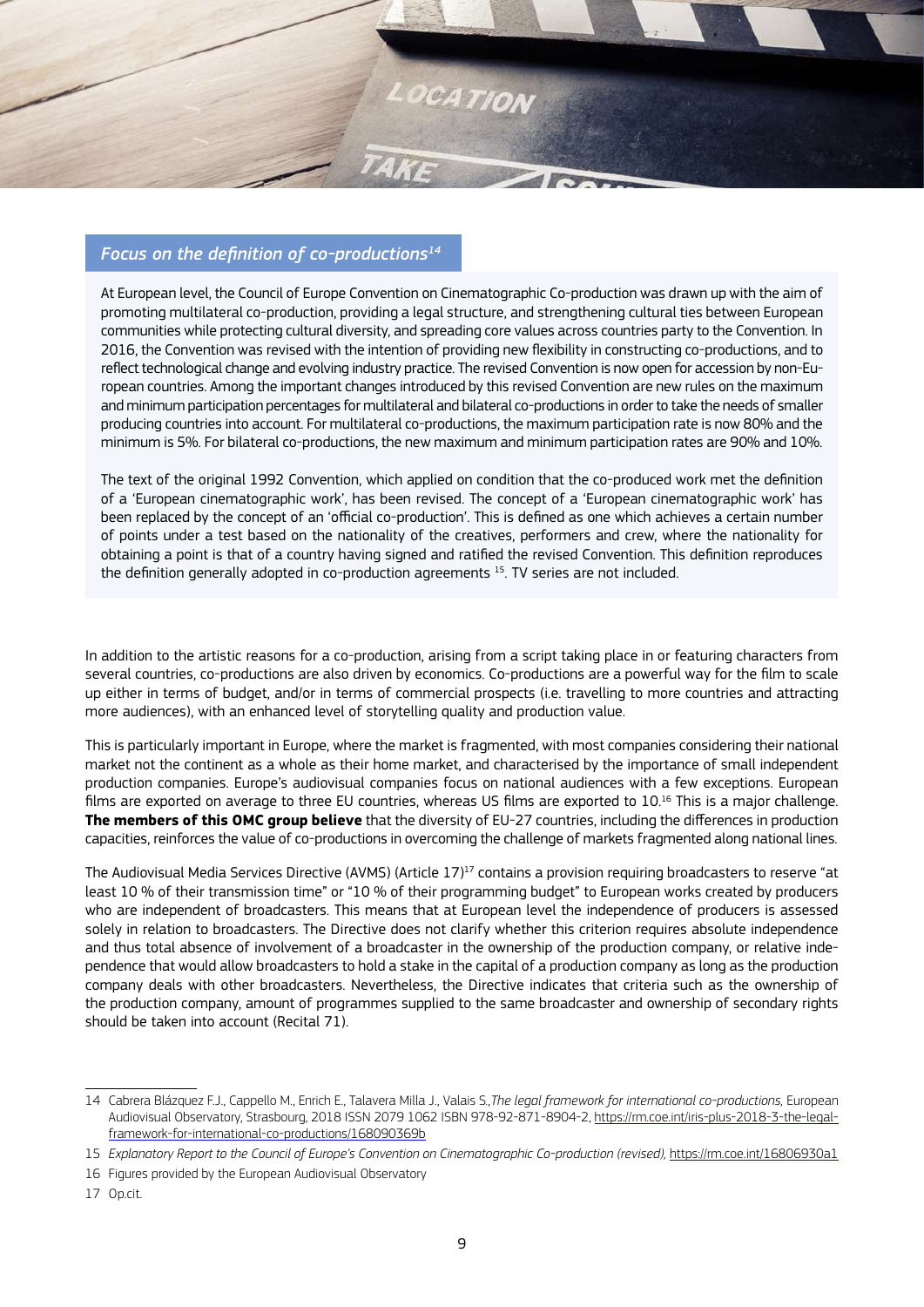

**The members of this OMC group wish to underline** the fact that independent productions play a major role in the field of diversity and inclusion, and democracy, as they contribute to cultural diversity, nurture a diversity of talents in front of and behind the camera, feature challenging storylines, and help the audience develop its own thinking. **The members of this OMC group also wish to highlight** the importance of involving independent producers, talents, funds and other key players in both high production capacity territories and smaller territories, including ensuring access to funding for those from areas with languages that are less spoken and from other minorities, and to voices from underrepresented groups – thus encouraging equality of opportunity and addressing under-representation in the screen industries. Independent production is part and parcel of a healthy European production sector that is able to bring to life the best stories while making the most of new means of finance and talents across Europe.

The objective of supporting works which travel more has been a traditional rationale for public support to co-productions. This has in turn contributed to the attractiveness of co-productions for European professionals. Co-productions amounted consistently for more than a third of European cinematographic production from 2016-2020<sup>18</sup> (see Figure below).



#### *Figure 1: Productions and co-p.*

#### Number of productions per year **Number of productions per year 2016-2020**

*Source: European Audiovisual Observatory*

As European co-productions imply producers opening up to partners from different cultures, developing a European mindset is, according to professionals, the cornerstone of smooth cooperation. **The members of this OMC group emphasise** that trust, mutual confidence, and reliability of partners are reflected in the co-production contract, under the terms of which each co-producer is the co-owner of the work. They also acknowledge the major role played by the territorial and

<sup>18</sup> Figures provided by the European Audiovisual Observatory. They focus on cinematographic works, in line with Council of Europe's Convention on Cinematographic Co-production.

<sup>19</sup> Figures for 2020 are provisional.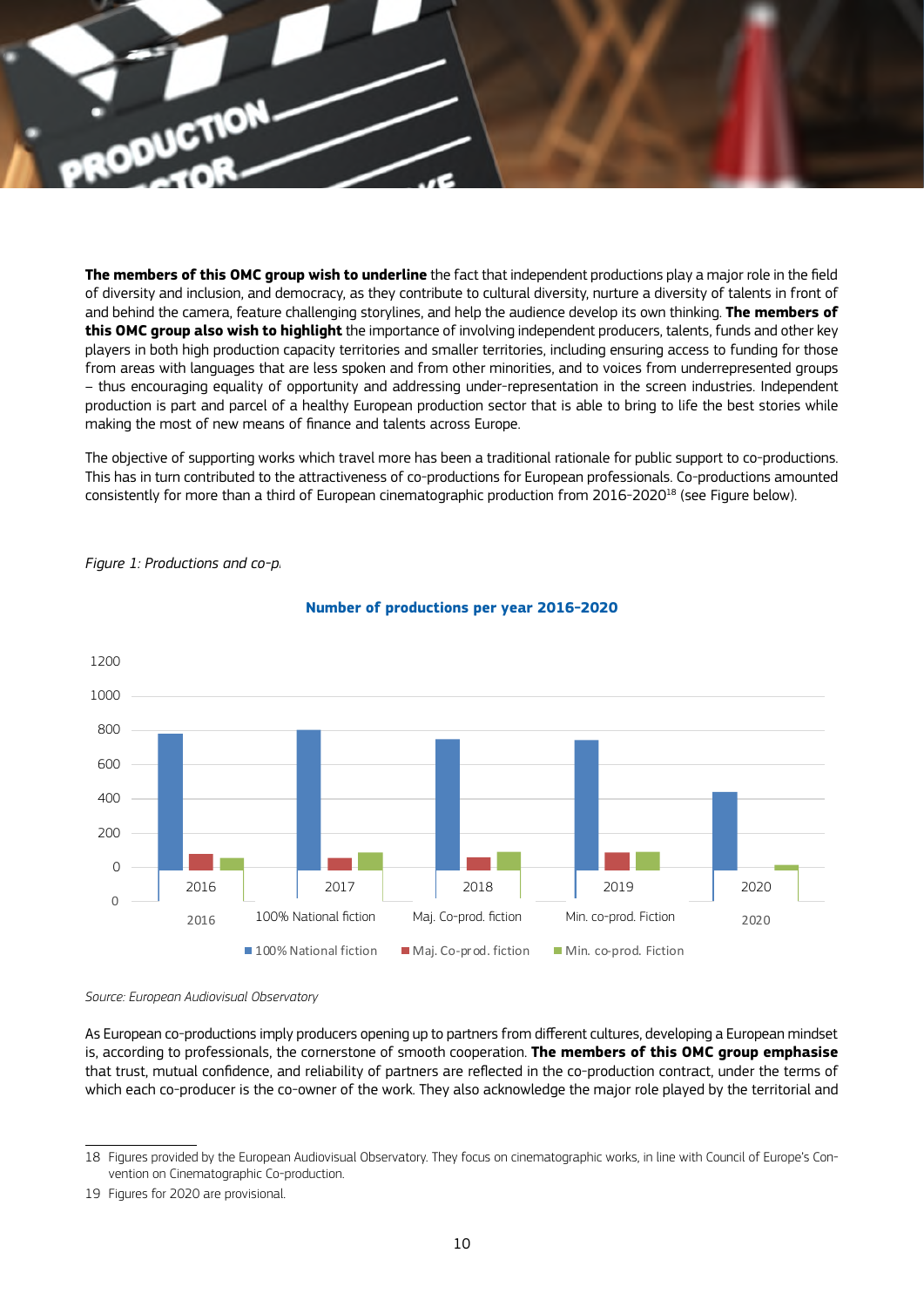

exclusive allocation of licencing rights in the financing of the audiovisual sector and film industry.

#### *The specificities of co-production contracts*

The legal nature of a co-production is determined in a **co-production contract**, which covers each party's obligations and rights. The contract may take different forms and evolve according to the successive stages of the co-production. In addition to the usual clauses that are present in all audiovisual production contracts, there are clauses that are often included to meet the specific needs of non-national co-productions, such as clauses on access to aids and subsidies for each of the co-producer's countries.<sup>20</sup>

Even though co-production and the pooling of resources involved may be developed at different stages, professionals agree on the benefits of joining forces on a project as early as possible through co-development. **The members of this OMC group acknowledge** that appropriate public support is in a position to incentivise such positive practices.



*Still from the film Alcarràs, by Carla Simón, Winner of the Golden Bear, Berlinale 2022 © LluisTudela Co-production from Spain and Italy*

<sup>20</sup> Cabrera Blázquez F.J., Cappello M., Enrich E., Talavera Milla J., Valais S*.,The legal framework for international co-productions,* European Audiovisual Observatory, Strasbourg, 2018 ISSN 2079 1062 ISBN 978-92-871-8904-2, https://rm.coe.int/iris-plus-2018-3-the-legalframework-for-international-co-productions/168090369b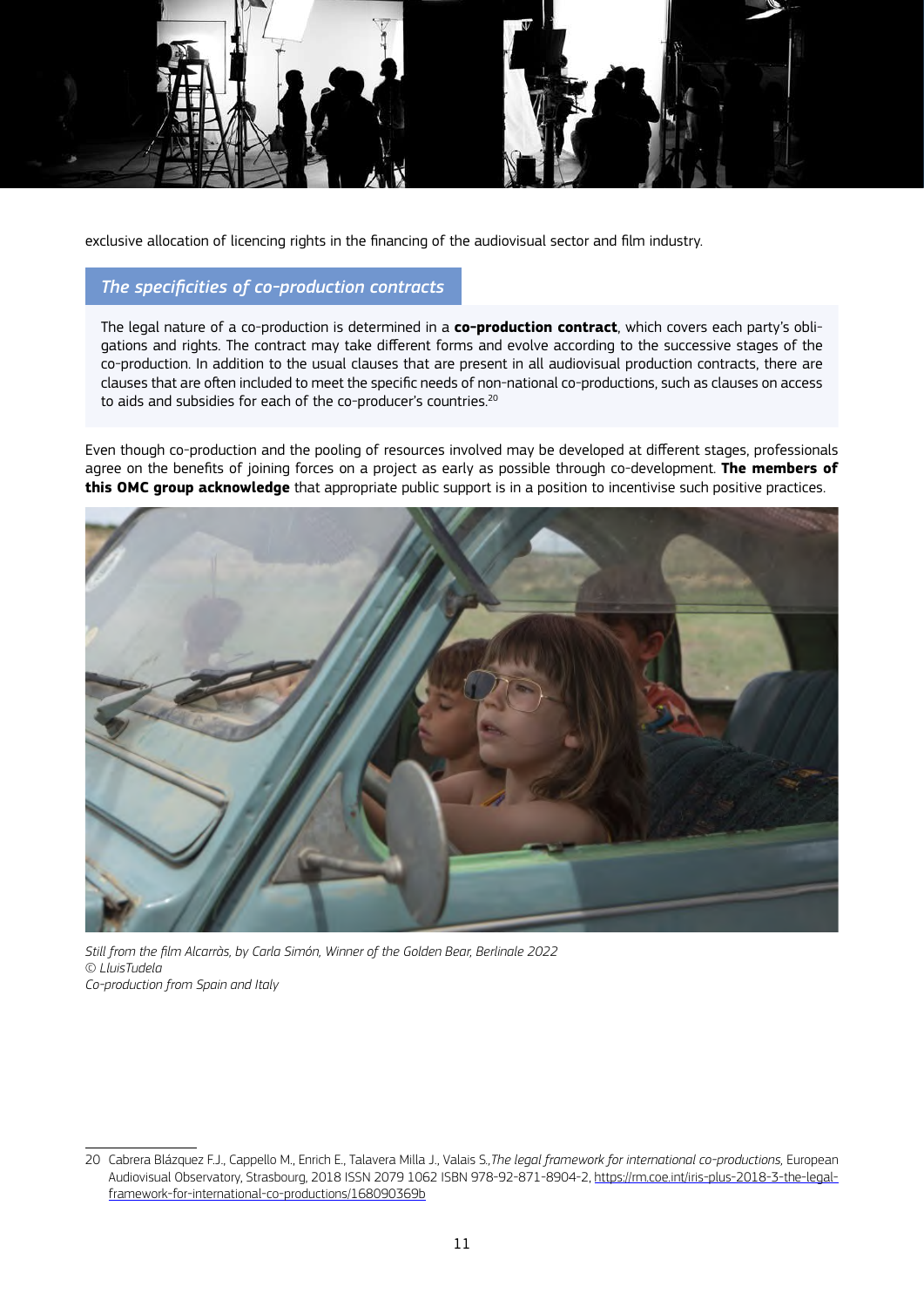<span id="page-11-0"></span>

### **B. The driving force of public support**

Accessing public support from different countries is a powerful driver for cinematographic co-productions. Public authorities therefore play a crucial role in the development of co-productions. At national and European level, conventions have directly supported the development of cinematographic co-productions, granting access either to funding schemes specifically aimed at co-production, such as the Eurimages co-production fund, or to national and regional support.

#### *Co-productions in the new MEDIA programme (2021-2027)*

At EU level, the MEDIA programme has never been as well equipped to support co-productions as now. First, the new Creative Europe programme launched in 2021 comes with a significantly increased budget of EUR 2.45 billion for the next seven years (i.e. an increase of approximately EUR 1 billion compared to the previous programming period), and 58% is earmarked for the MEDIA strand. Second, co-productions are supported across all schemes.

– In the **content** cluster MEDIA supports collaborations for production, including co-production of TV and online content, and co-development. The support for co-development, newly introduced in 2021, is specifically designed to pave the way for co-productions, as starting upstream brings proven results. To apply for co-development support, the agreement of at least two European producers has to be materialised through a co-development contract.

– In the **business** cluster MEDIA supports initiatives that allow European professionals to acquire the right set of skills to work across borders; the markets where co-productions are sold; the stands where co-producers get to meet and expand their networks; the organisations that are likely to help co-productions across their lifecycle; and the companies that distribute co-productions in non-national territories.

– In the **audience** cluster MEDIA supports festivals and theatres, which in turn benefits co-productions shown on their screens; theatrical and online distribution to bring audiovisual works, and notably co-productions, to their audience; and actions to develop the audience for all European works.

National and regional film funds have significant resources to incentivise co-productions by giving access to selective and semi-automatic funding for majority co-productions. Most funds also offer specific schemes for minority co-productions, with bonuses and extra points given to co-productions in the competitive process leading to public support. This can often be combined with other regional film and audiovisual funds, tax incentives, tax shelters or cash rebates. This practice has had a structuring impact on the market.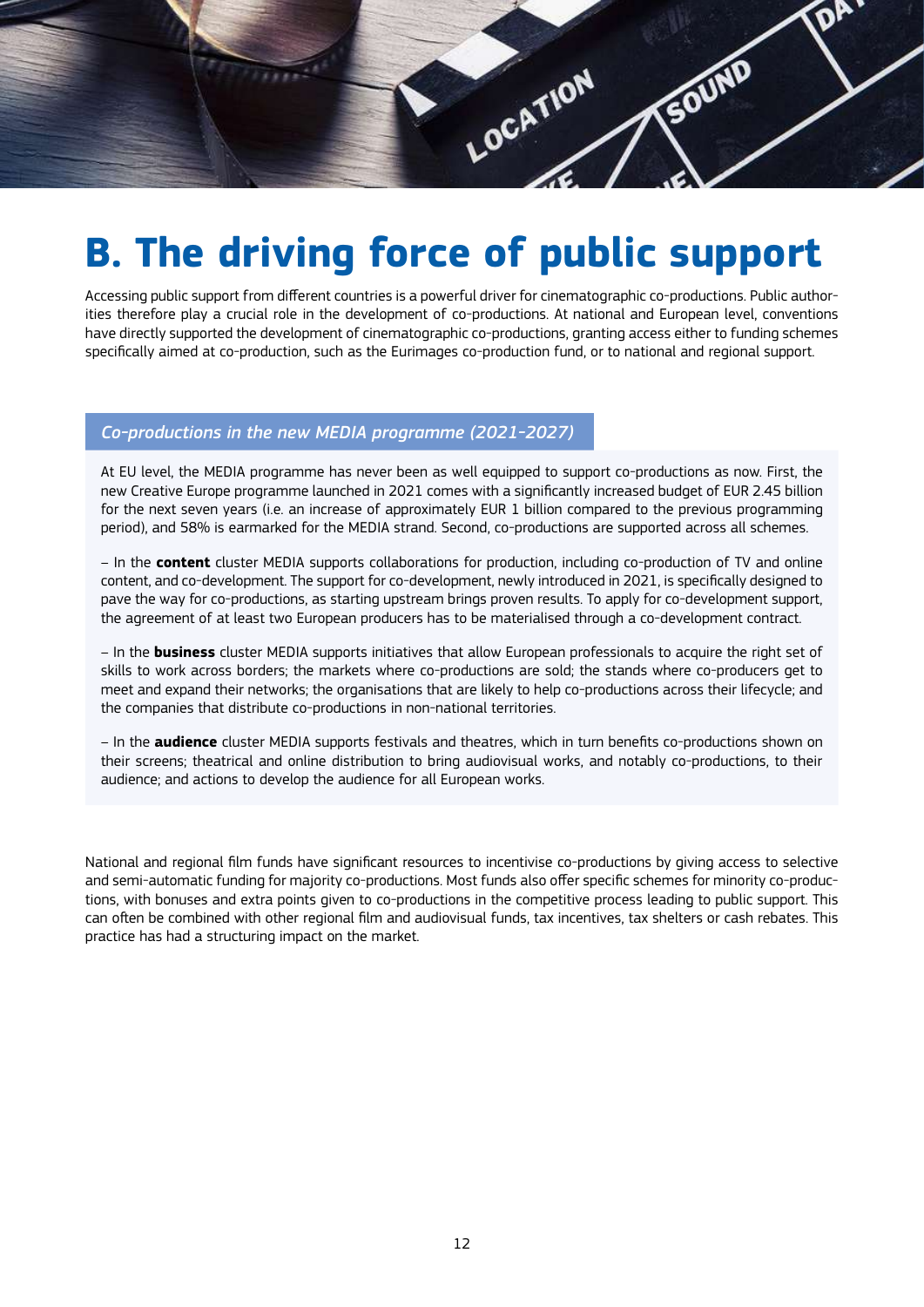

#### *Examples of national-level support for co-productions*

#### **Greece**

The Minority Co-Production Programme of the Greek Film Centre (GFC) promotes foreign co-productions and has brought positive results for the partnership of Greek producers with European co-productions. This programme is intended for fiction, documentary and animation feature-length projects with a minimum runtime of 70 minutes. The aim of the programme is to promote the outward orientation and involvement not only of Greek producers but also artistic and technical staff in international co-productions. The projects that are eligible are foreign initiatives with a minority Greece-based co-producer. To be eligible, projects should also involve the participation of Greek artistic and technical contributors, and/or make use of film labs based in Greece, and/or have part of the filming take place in Greece.

There are two categories of projects that can be included in this programme: Category A includes internationally co-produced projects originating from i) member states of the Council of Europe that have ratified the Convention on Cinematographic Co-production and ii) Canada, China and Israel, with which the Greek state has ratified a bilateral agreement, as well as any other state that signs a bilateral agreement with Greece in the future. Category B includes co-productions with countries which have not ratified the Convention on Cinematographic Co-production and with which there is no bilateral agreement with Greece.

#### **Italy**

Co-productions are eligible for all schemes provided that the Italian share is at least 20% in a bilateral or 10% in a multilateral co-production. Several schemes promote co-productions through advantages such as additional points or bonuses or facilitations for co-productions. This is the case of the selective contribution scheme, the automatic contribution scheme, the production tax credit, the fund for minority co-production films, as well as in bilateral co-development and co-production agreements.

#### **Netherlands**

The Netherlands Film Fund (NFF) has a longstanding and pro-active attitude towards co-production within Europe and beyond. It offers support through both selective and automatic schemes for production and distribution. To ensure continuity in support to minority co-productions, the NFF provides a specific envelope for minority co-produced feature films, animations and documentaries. This funding scheme is open for projects with a demonstrable substantial creative and technical input from film professionals from the Netherlands. The Dutch share in the co-production has to be at least 10%. Furthermore, minority co-produced features and documentaries are backed with theatrical distribution support to increase their visibility in the Netherlands. In addition, minority co-produced films and high-end series are also eligible for the Netherlands Film Production Incentive offering a cash rebate of up to 35%.

The NFF also has bilateral agreements with, for example, the Flemish Audiovisual Fund (VAF). Both funds participate annually in feature films and documentaries, among others, that are made as co-productions and released in both countries under a bilateral cooperation agreement. On average 30 minority co-productions are granted selective support each year.

#### **Spain**

Co-productions are eligible for both the General Support Scheme and the Selective Support Scheme for the production of feature films from the ICAA (Institute of Cinematography and Audiovisual Arts). In those schemes automatic points are given for official co-productions with technical and artistic participation from Spain. In addition, 5% of the total amount of the Selective Support Scheme for the production of feature films is earmarked for minority co-productions, up to a maximum of EUR 300 000, provided that this amount does not exceed 40% of the cost certified by the ICAA.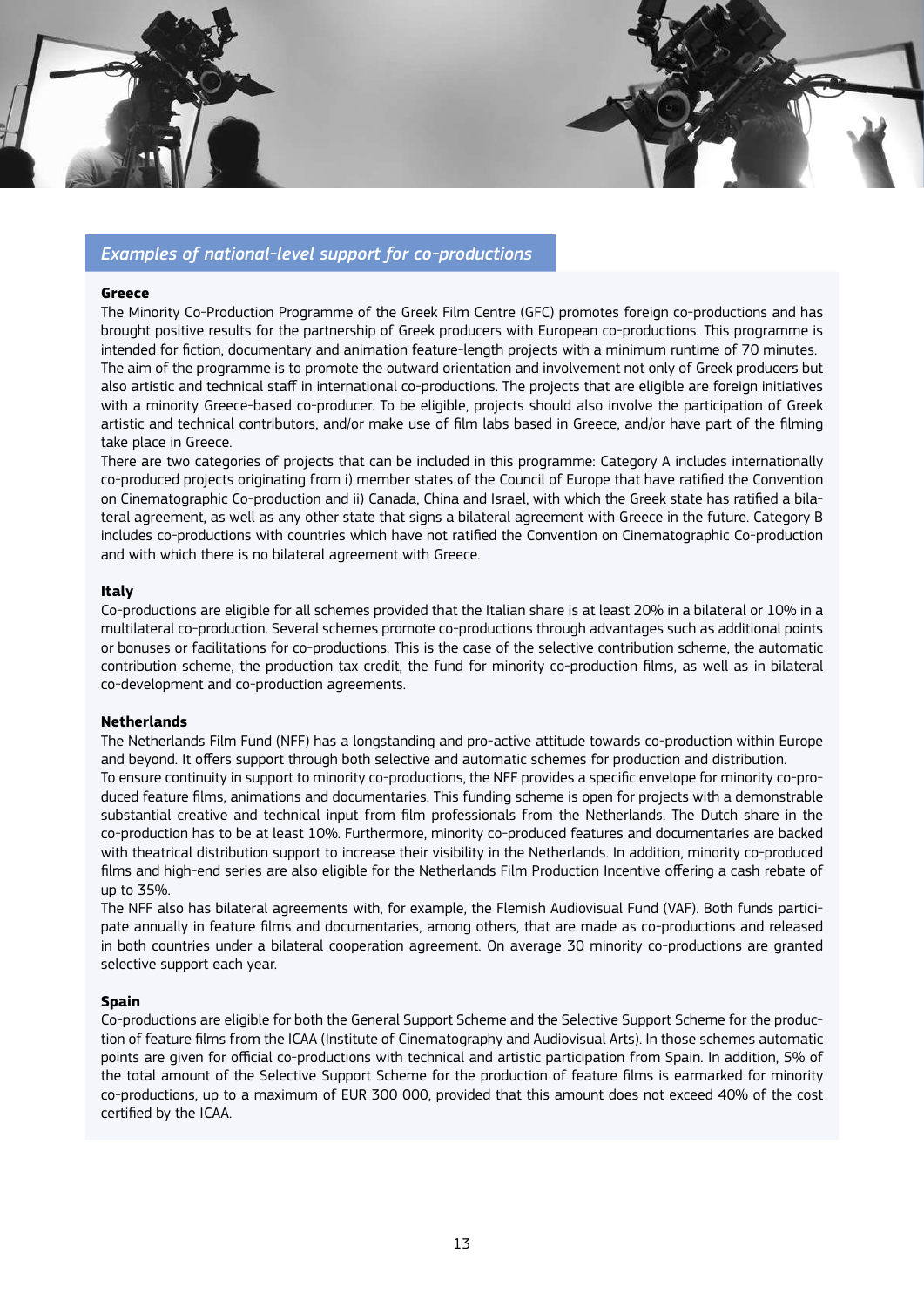

#### *Examples of regional support for minority co-productions*

When looking across Europe, the DNA of regional, local and community film and audiovisual funds differs significantly in objective and purpose, e.g. support for local talent, to build infrastructure, for minority languages, local storytelling, locations, in addition to the differences in the type of funding (grant, loan, co-production investment). Most regional film funds do not differentiate between majority and minority co-productions, and in most cases both feature films and TV series can be supported (e.g. Film i Väst (Sweden) EUR 12 million, Filmfonds Wien (Austria) EUR 13 million, Pictanovo (France) EUR 8 million, IDM Südtirol (Italy) EUR 5 million).

Many regional film agencies allocate more than half their total annual funding budget for production to minority co-productions. For some, minority co-productions are their main focus, e.g. Screen Flanders, with an annual budget of EUR 3.5 million (2021) mainly supports minority co-productions, though majority Flemish feature films can also apply for funding if they match all the selection criteria. The support ranges from EUR 50 000 to EUR 400 000.

An example of a territory with a specific envelope/scheme for minority co-productions is ICEC in Catalonia. The total annual budget for audiovisual is EUR 17 million and the minority feature film co-production scheme has a budget of EUR 1.2 million. The purpose is to foster creative, professional and artistic exchange, and enable films of high artistic and high production value to reach international audiences. The maximum available is EUR 300 000, up to a maximum of 60% of the local producer's share.

Co-development funds are another significant policy for establishing creative cross border partnerships. An example is RE-ACT, an initiative aimed at developing and fostering international co-productions by filmmakers in the partner territories. It was set up in 2015 by the Croatian Audiovisual Centre, the Friuli Venezia Giulia Audiovisual Fund and the Slovenian Film Centre and was joined by Film Center Serbia in 2019. RE-ACT consists of two interlinked actions: a co-development fund and a training programme.

*Focus on requirements for co-production funding at national and regional level21*

The requirements for obtaining funding for a co-production differ across territories, e.g. funding criteria that reflect support for own talent and language versus a territory where the role of the fund is to generate a structuring effect for the audiovisual industry in the territory.

Overall, they are a combination of the following aspects of a project:

- artistic and cultural value (story, script, film director, creative team);
- audience or festival potential;
- economic assessment (e.g. regional effect on the local audiovisual industry or shooting days in the region);
- track record of team/production companies.

<sup>21</sup> *Mapping of film and audiovisual public funding criteria in the EU,* European Audiovisual Observatory, Strasbourg 2019, Film funds - Final Report (coe.int)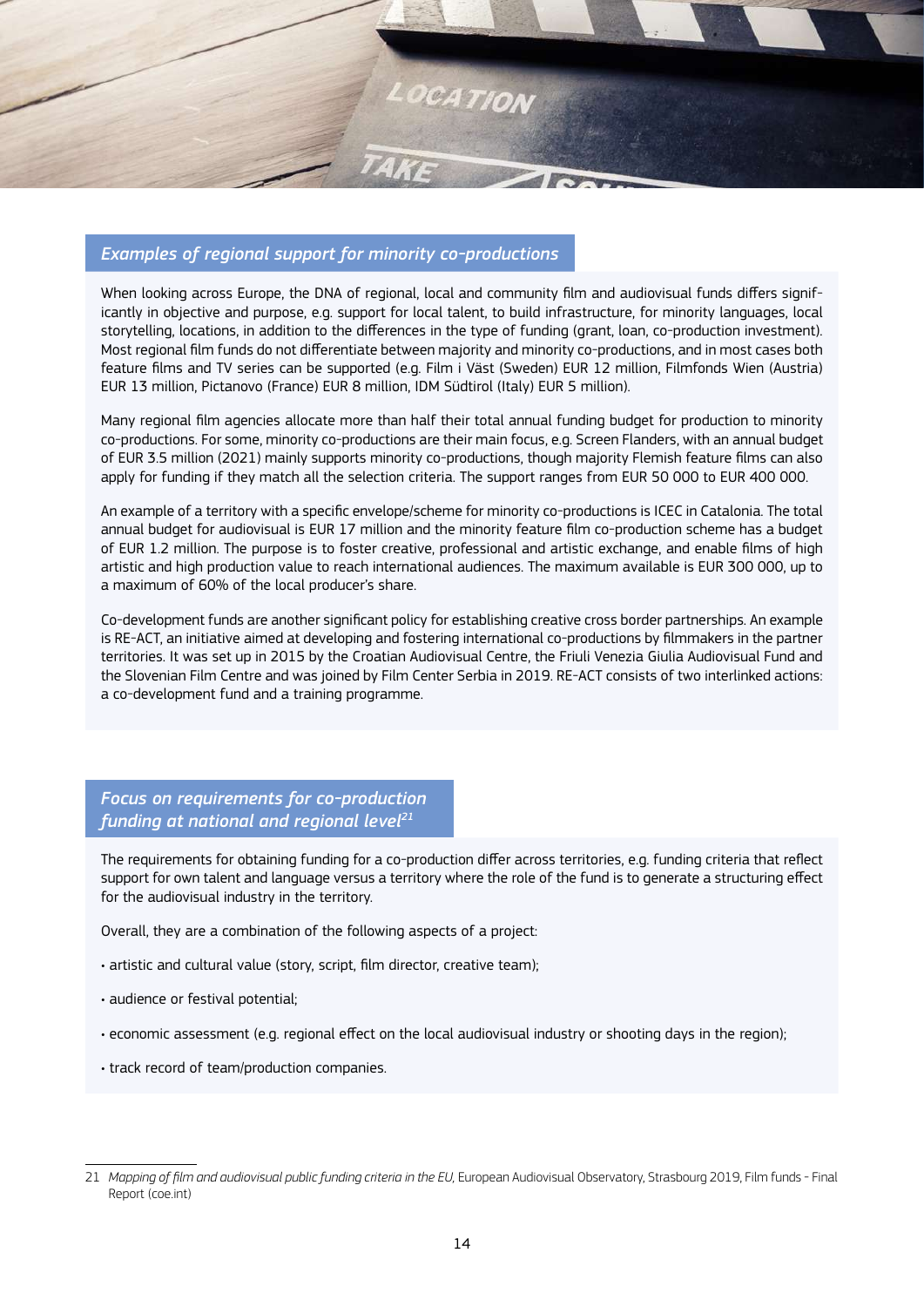

In the context of certain public support mechanisms (for example, incentives such as tax shelters, tax rebates and cash rebates, as well as some other support schemes), it is crucial to increase the complementarity of support schemes for co-productions to ensure their effectiveness. When certain support schemes ask for national or regional significance (days filming on site, presence of actors or crew members, high expenditure obligations), there is a risk that it would become difficult to combine these public support schemes. This can be particularly challenging for producers trying to package their projects in an organic, effective and efficient way. For example, around half the production support schemes tracked by the European Audiovisual Observatory in 2019 set a precise minimum spend in the country/region as a share of the amount awarded. Initiatives have been developed at national level to deal with this<sup>22</sup> (see next Box).

#### *Focus on the agreement between Luxembourg and the Netherlands to overcome the requirements on local expenses*

In the light of the COVID-19 pandemic, Film Fund Luxembourg and the Netherlands Film Fund came to an agreement to apply flexibility in expenditure obligations with the aim of reducing the need to travel while it was not safe. This meant abandoning spending obligations amongst the co-producing countries, wherever possible, trusting that in the long run the situation would even out.

The example in the previous Box of an agreement to ease the requirements on national expenses for public support could pave the way for innovative measures that could serve this goal, such as the limitation of mandatory national expenses to 80% rather than 100% or more of the value of the public support.

Moreover, requirements on locations for shooting and staff should also be taken into account to deal with new challenges, such as the intensification of digitisation, the consequences of COVID-19 and the need to reduce carbon footprints.

**The members of this OMC group acknowledge** that, while film funds agree on the benefits of co-productions, it is necessary for them to strengthen their dialogue and cooperation in order to improve the transparency and compatibility of the different support schemes, notably regarding requirements. Moreover, **the members of this OMC group recognise** that the risk of incompatibility primarily prejudices independent producers, who are the main beneficiaries of public support. In addition, **the members stress** the importance of streamlining the public support application files.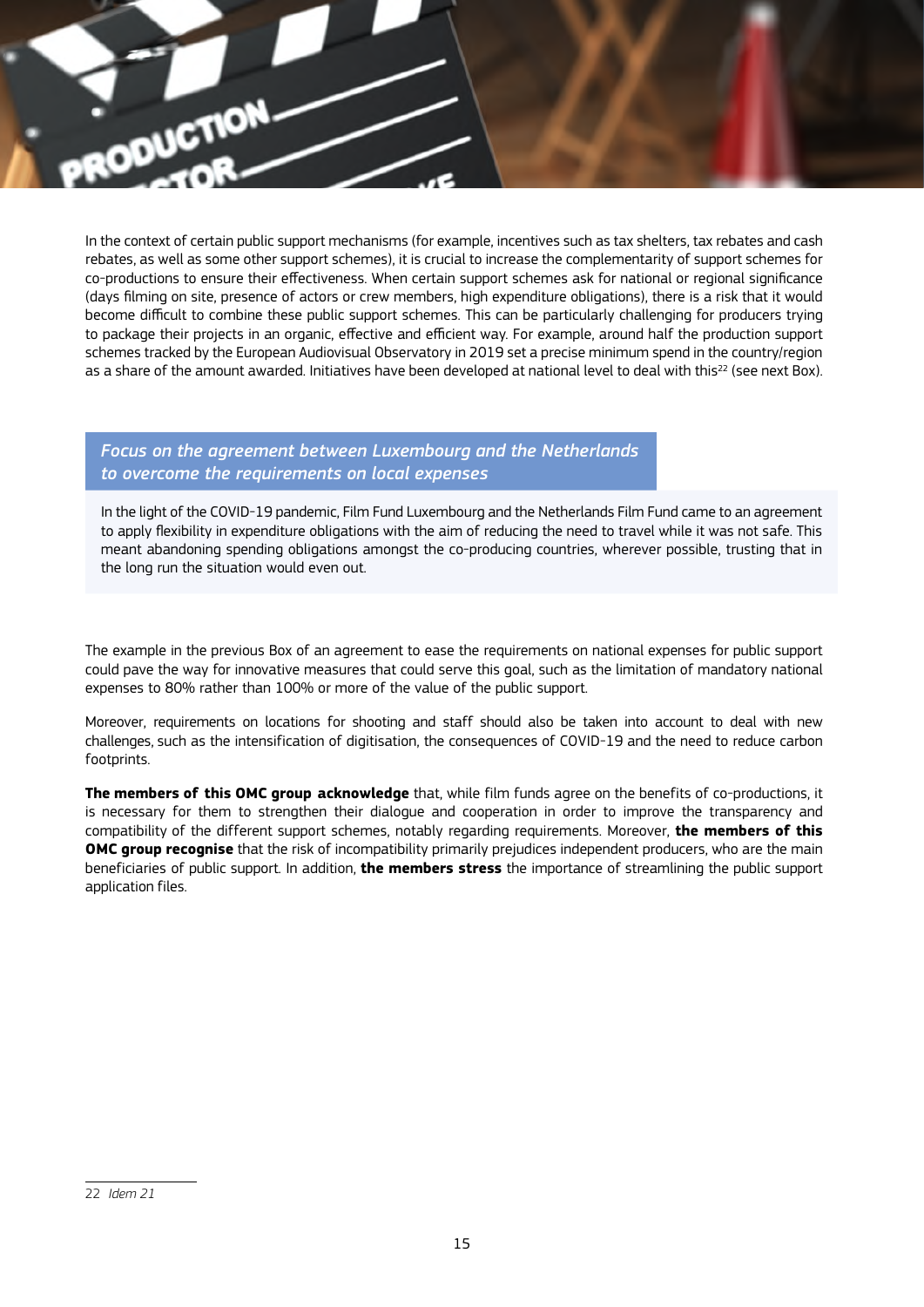

#### *Example of Eurimages working group to streamline budget templates*

In 2016 and 2017, a study group set up by the Eurimages Board of Management met to address the problems raised by the diversity of the financial documents producers needed to provide within the framework of co-production support programmes.

The group's objectives were to increase the **quality and transparency of the financial information** on the co-production projects and **harmonise and simplify** these documents and procedures wherever possible.

The group's main outputs were:

*•* **contract short forms:** English language summary forms to be filled out for chain-of-title agreements, distribution and investment contracts, to avoid systematic translation from other languages;

**• an annex to the letter confirming the co-production status** listing the essential information when national authorities certify co-productions;

**• a template summary budget** (budget top sheet) providing an overview of the financial situation of a project while being compatible with local or national templates.

Based on the preliminary work of the study group, in 2021 Eurimages also put in place **standard forms for the certification and audit of final production costs and financing plans.**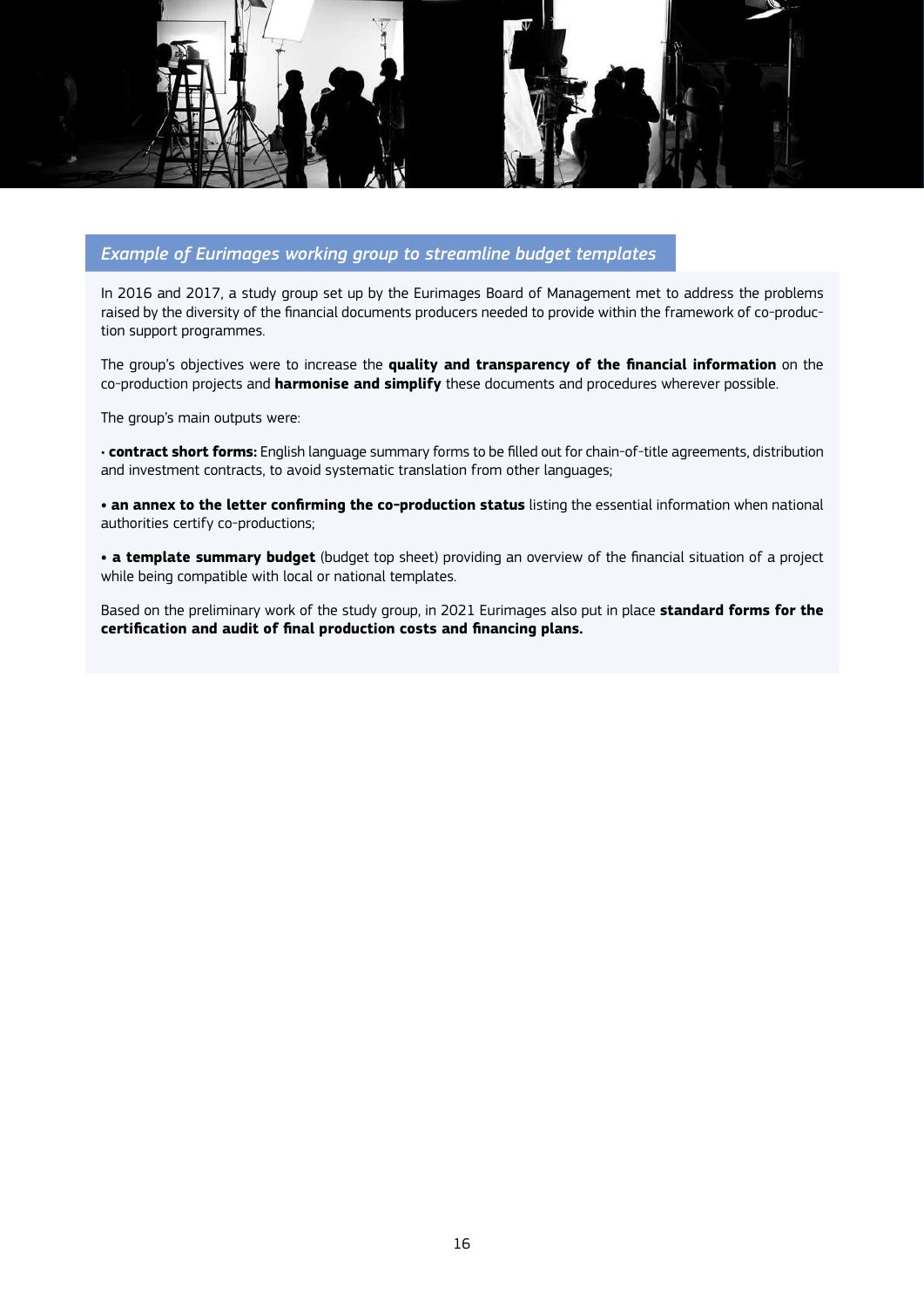<span id="page-16-0"></span>

### **C. An international mindset for talents**

While it is essential to have the right skills to take part in any production, talents working on co-productions require an international mindset in order to work smoothly with foreign partners. Most of the time, this implies being curious about European stories, accepting different working cultures and being able to communicate in a foreign language.

**The members of this OMC group acknowledge** the fact that this ability to work with professionals from other European countries can be stimulated through international training, which appears to be a real asset for future co-productions and for the industry as a whole in a period of shortages of trained professionals. Beyond the skills themselves, the opportunities to get to know European professionals are also instrumental for future cooperation. This highlights the value of pan-European networks.

#### *Focus on examples of pan-European training programmes*



**ACE Producers** is Europe's premier network of successful producers from Europe and beyond. Membership is based on professionalism, mutual trust, collaboration, and forward thinking. Each year, up to 20 new experienced producers are accepted into the ACE Network after completing the ACE programme of executive education. Producers develop strong links and ultimately a genuine co-production mindset.



**EAVE** is aimed at producers (fiction, documentary and TV series) already working in the film and television industries who wish to expand their operation internationally by increasing their knowledge of producing and co-producing in Europe and by building up a pan-European professional network. EAVE graduates join a unique network of active European producers, which forms one of the backbones of the industry.

**NIPKOW PROGRAMM** 

The **Nipkow Programm** is a fellowship programme aimed at professional writers, directors and producers to develop and refine projects in Berlin through an à-la-carte curriculum tailored to meet their individual needs and aspirations. In addition to one-to-one mentoring, fellows attend bespoke training seminars on various aspects of packaging, promotion, sales and new technologies. Whether they are working on a feature film, documentary, series, animation or trans-media project, the emphasis of the programme is on project development, with the ultimate aim of initiating international co-productions and promoting their worldwide distribution.



**TorinoFilmLab** is an international laboratory that supports talented authors and professionals from all over the world through several activities and forms of support in the fields of audiovisual training and development plus production and distribution funds. It offers amongst others three annual programmes: 1) the Scriptlab for writer/directors developing a script for a feature film, as well as story editors; 2) the Featurelab for creative teams working on the director's 1st or 2nd feature film projects, at an advanced development stage; 3) the Serieslab, a programme fully dedicated to fiction TV series projects at an early development stage and aimed at professional scriptwriters and directors wishing to develop innovative and high profile international TV series projects through the creation of the concept.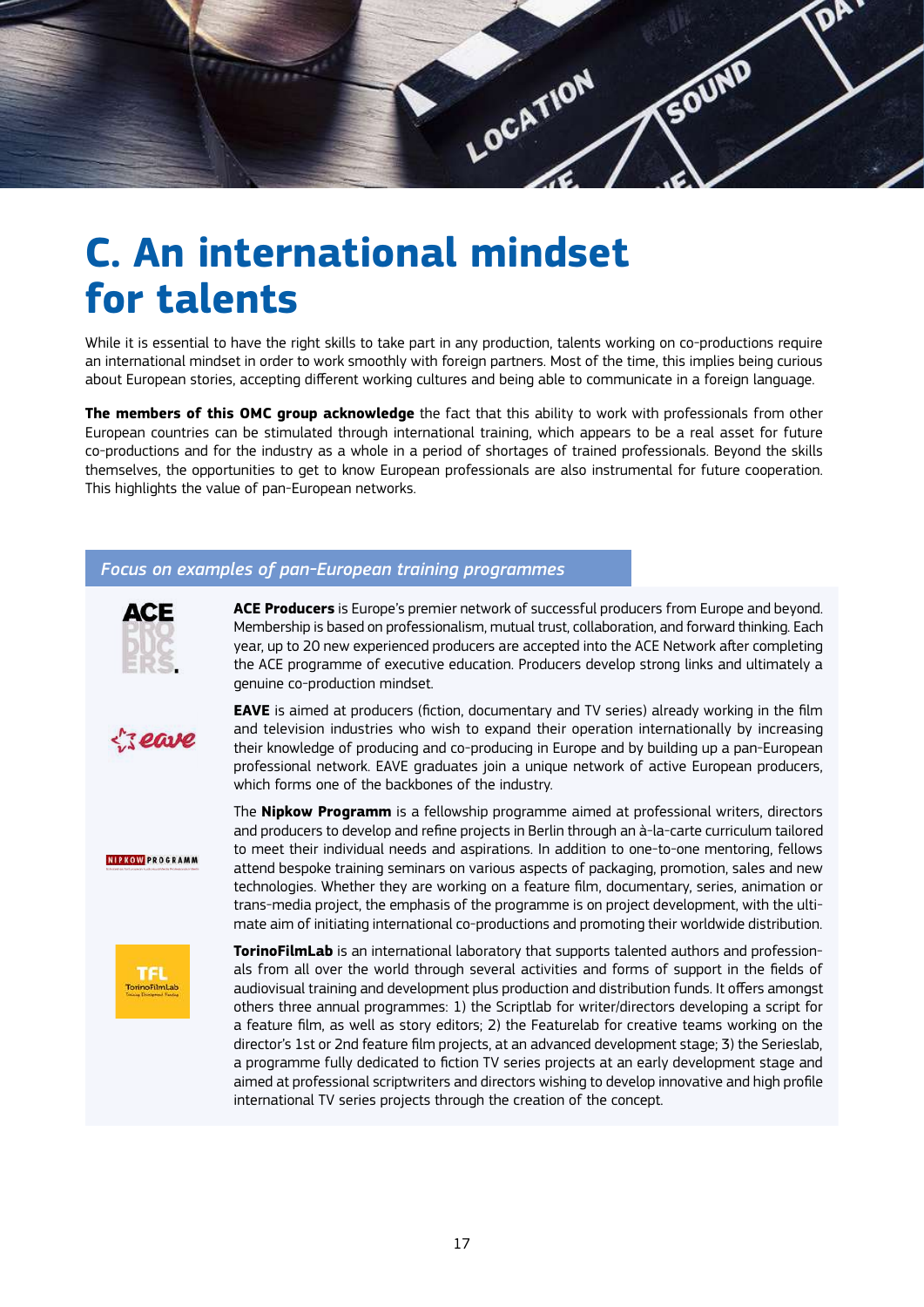

As audience figures show, co-productions are able to turn the spotlight on talents both in front of and behind the camera. They can boost the career of a talent, who will in turn add value to the future works those talents will work on. This ability to attract extra limelight makes the co-productions instrumental in fostering international talents.

#### *Focus on the boost co-production has given to the career of Yorgos Lanthimos*

Yorgos Lanthimos was born in Athens, Greece, and started his career, like many other directors, by directing commercials, music videos and short independent films. Because the Greek film market is not as large as in some other countries, Lanthimos began to pick up jobs filming different ballet and dance-related performances and was able to make the transition to feature film director.

While his first three feature films, *Kinetta*, *Dogtooth*, and *Alps* were produced by Greek companies, his first European co-production, the MEDIA-supported *The Lobster* scaled up his director career. This Irish, Greek, Dutch, British, French co-production that won the Jury Prize at the 2015 Cannes Film Festival was his first film in English. This choice, combined with the first-order cast starring Colin Farrell, Olivia Colman and Rachel Weisz, was a stepping-stone for an international career for the film.

Among his more recent films, *The Killing of a Sacred Deer* (2017) was a MEDIA-supported Irish/UK co-production. The participation of Colin Farrell and Nicole Kidman confirmed the high ambition of the co-production, which was nominated for the Palme d'Or and won the prize for best screenplay.



*Still from the film The Lobster, by Yorgos Lanthimos Photographer: Despina Spyrou Co-production from Ireland, UK, Netherlands, Greece, France and USA*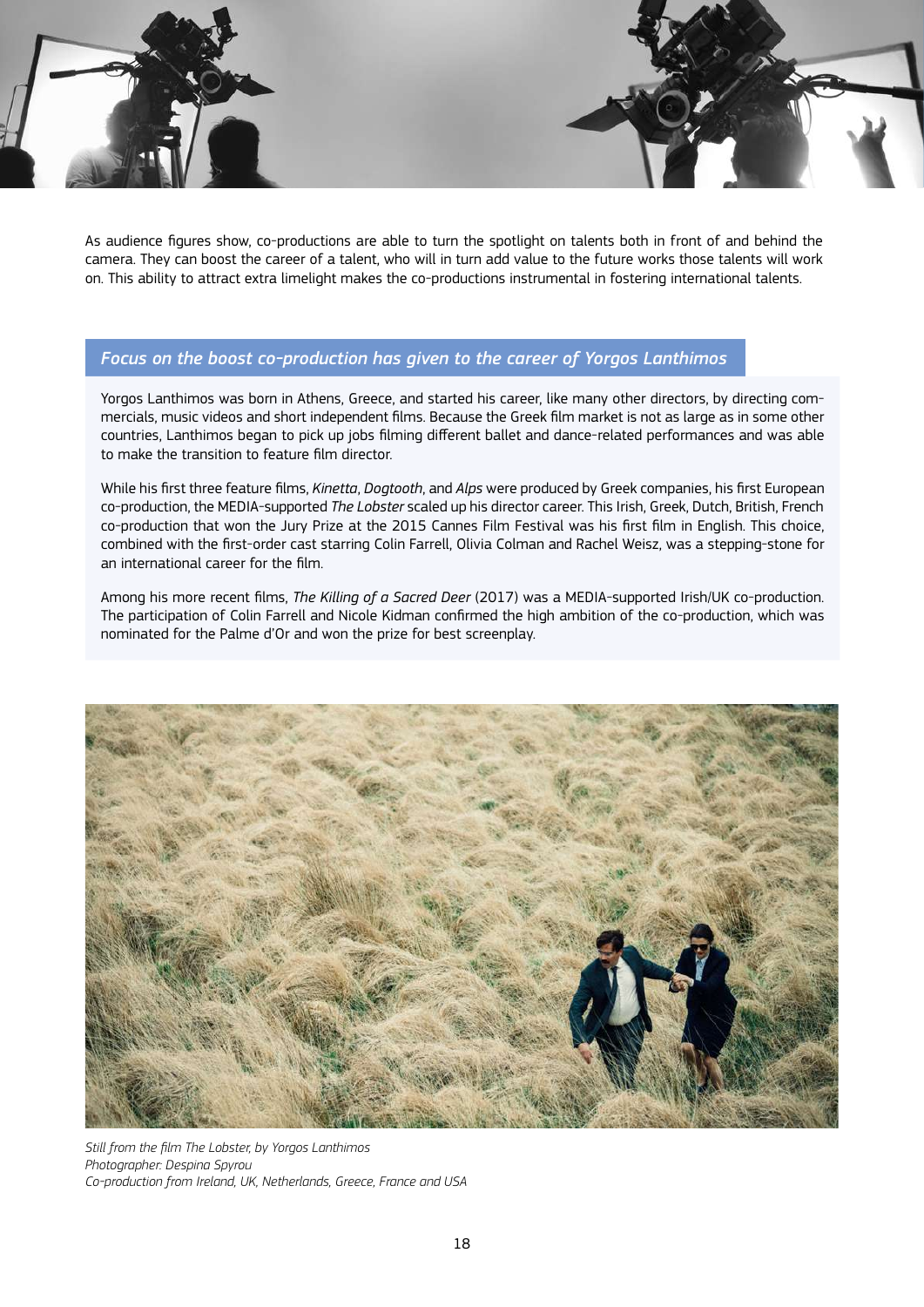<span id="page-18-0"></span>

## **II. Co-productions in a post-COVID-19 world**

The COVID-19 pandemic has changed the nature of the audiovisual ecosystem and of co-productions (A), acting as catalyser of trends and highlighting the paramount importance of balanced relationships among the different players (B). Co-productions are also an opportunity to re-think the way we work together to face one of the most pressing challenges of our time, which is the necessary greening of our society (C).

### **A. The impact of COVID-19 on European co-productions**

The cultural and creative sector was among the sectors hardest hit by the pandemic, which has stopped performances, shut venues and halted productions.

*Figure 2: Current and expected drops in turnover reported by industry (share of turnover), 202023*



#### **Fall in turnover foreseen for 2020 by industry**

*Source: Identifying Europe's recovery needs - COM(2020)45624*

<sup>23</sup> Based on a DG GROW survey in March & April 2020.

<sup>24</sup> Staff Working Document accompanying Communication from the Commission to the European Parliament, the European Council, the Council, the European Economic and Social Committee and the Committee of the Regions: *Europe's moment: Repair and Prepare for the Next Generation,* <https://eur-lex.europa.eu/legal-content/EN/TXT/PDF/?uri=CELEX:52020SC0098&from=EN>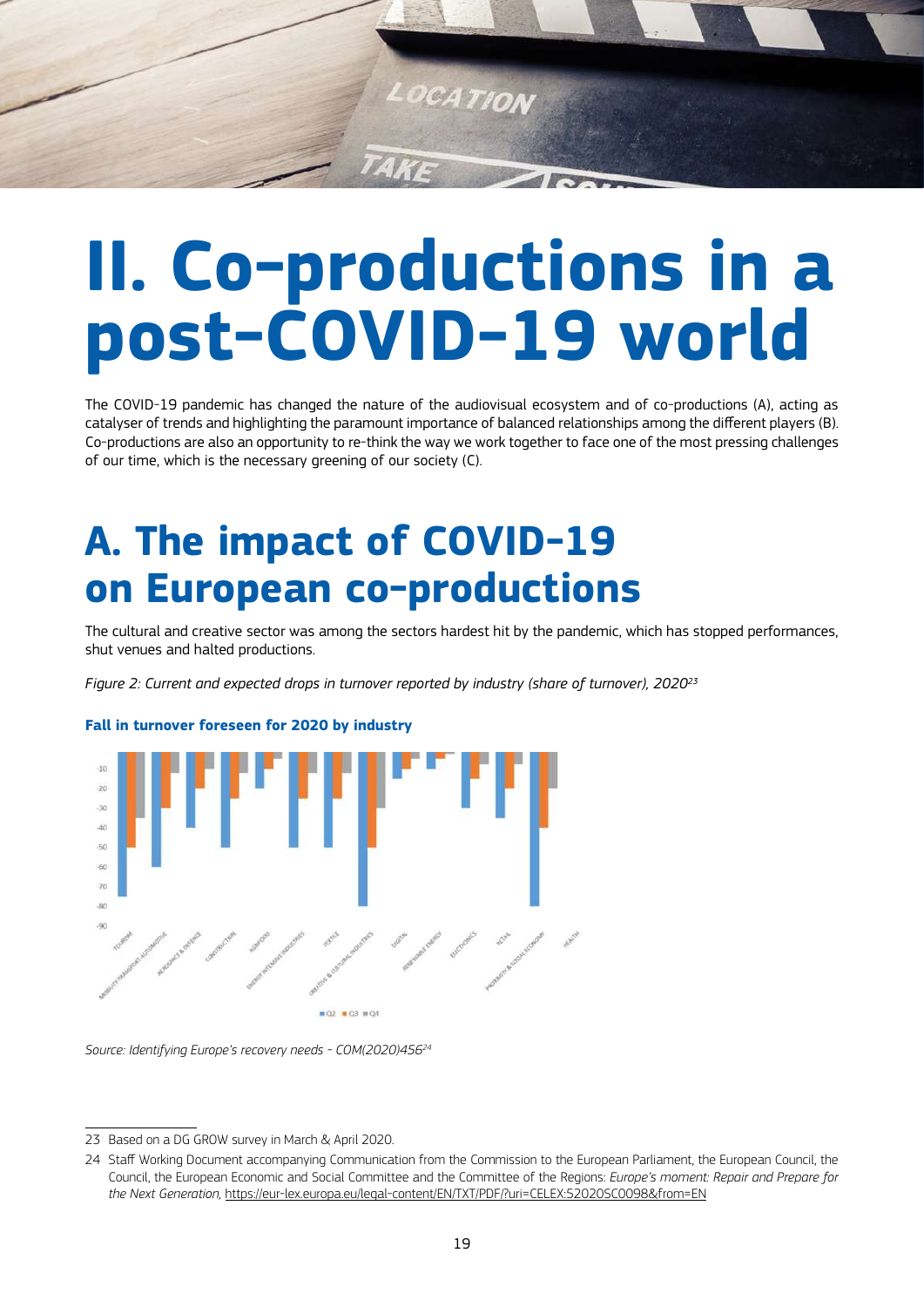

The audiovisual sector bore an unprecedented burden, with drops in revenue, shooting postponed, insurance issues, unavailability of personnel and decisions on future investments on standby as well as lay-offs.

Initiating new co-production projects has in turn proved particularly difficult, as shown in the decrease in both majority and minority cinematographic co-productions from 2019 to 2020. Challenges specific to co-productions, such as the necessity to travel, provide an explanation for the decrease in majority co-productions from 2019 to 2020 (some 40%),<sup>25</sup> which is greater than the fall in productions for the same period (some 30%) (Figure 1: Productions and co-productions per year, 2016-2020 (EU-27)).

#### *Examples of support measures introduced to tackle the pandemic and benefiting co-production*

#### **1) Comeback Grant for Austrian film and TV productions (AT)**

In response to the pandemic and as of July 2020, the Austrian government established a so-called "comeback" grant for film and TV productions (including, but not exclusively limited to, co-productions). This funding tool follows the idea of a guarantee fund, compensating for costs caused by film and/or TV productions forced to pause or interrupt production because of COVID-19 cases occurring in the production teams.

Additional costs for COVID-19-related hygiene measures (tests, disinfectants, COVID-19 production consultants) are covered by an additional contingency of 5%, which is accepted by all major public film funds in Austria.

#### **2) Combination of measures in Flanders (BE)**

The Flanders Audiovisual Fund opted for an additional investment to stimulate the local audiovisual sector and the production of high quality Flemish content via a 25% increase in the aid given to each production, combined with more flexibility on administration, reporting and expenditure obligations. It allocated EUR 6.9 million of emergency support in 2020. A further budget of EUR 20 million has been allocated from the Flemish Resilience and Recovery Plan in 2021-2022.

#### **3) COVID Funding Mechanisms in Croatia (HR)**

Croatia introduced a selective funding mechanism available to Croatian majority productions and co-productions to cover certain additional costs related to COVID protection measures in order to stimulate production. It is an ongoing open call and intended to remain available for the duration of the pandemic. In late 2020, Croatia introduced a limited one-off call for requests for funding to offset the loss of access to co-production partners at the outset of the COVID crisis and to stimulate production.

#### **4) German Production Continuation Fund (DE)**

Established in September 2020, the Production Continuation Fund of the Federal Government and the Länder (Ausfallfonds I) covers the uninsurable risk of COVID-19 related production losses that producers of Federallyfunded theatrical films and high-end series (including co-productions) faced during the pandemic. If COVID-19 related production disruption occurred during the period of filming or in the late stages of pre-production, resulting in damage to the production, losses can be compensated. Production work outside Germany (Europe and worldwide) is also largely covered.

<sup>25</sup> Measures were listed by the EFADS https://europeanfilmagencies.eu/news-publications/our-press-releases/241-measures-by-efadmembers-to-mitigate-the-consequences-of-the-covid-19-outbreak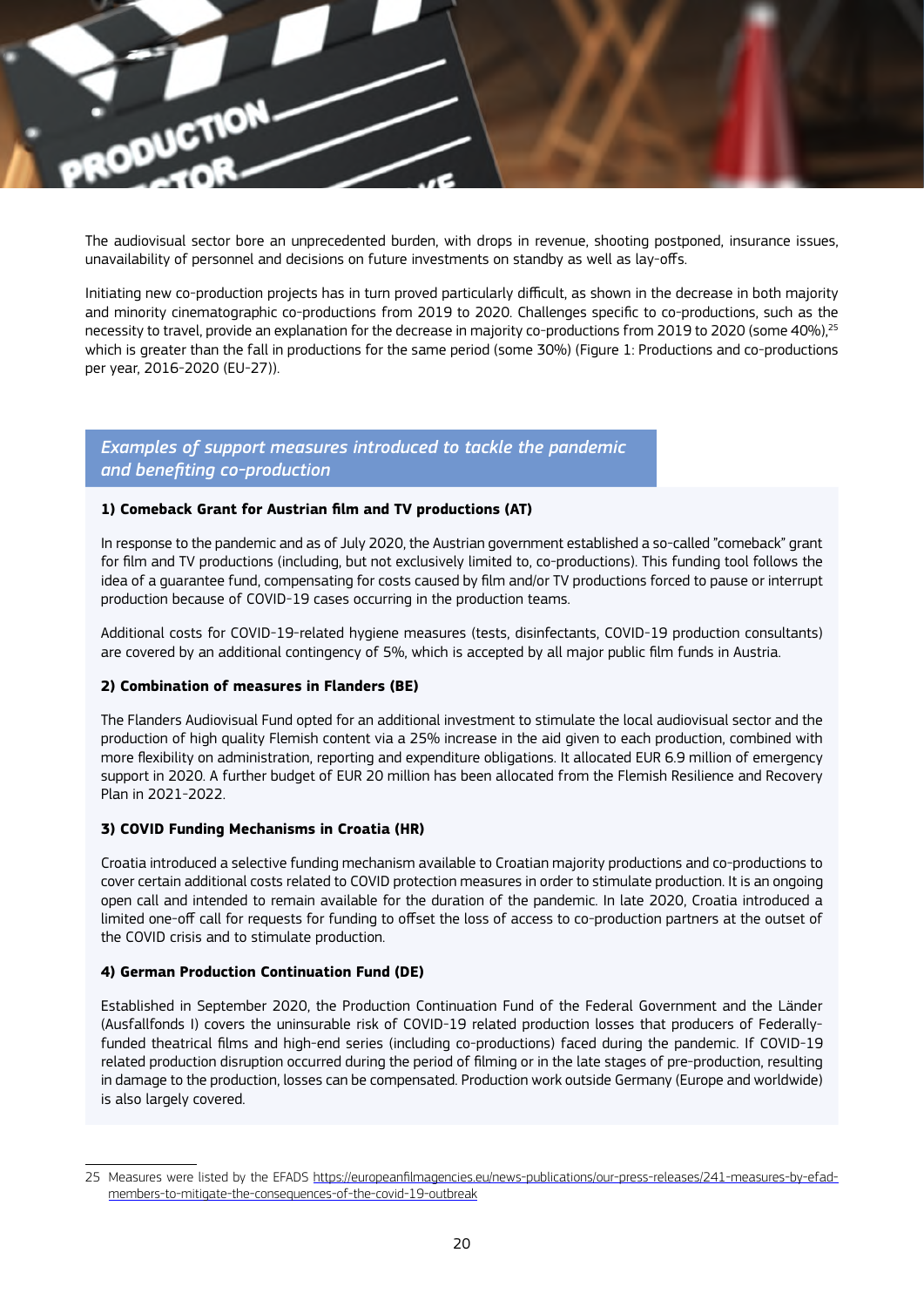

In addition, in the pandemic context, some constraints are directly related to the specificities of co-productions, which have not only faced the difficulty of travelling in Europe, but also a risk that support might focus on national works at times of scarce resources and major needs. In this perspective, **the members of this OMC group recognise** the positive effect of providing support to co-productions, including support to minority co-productions.

Finally, the unprecedented closure of borders caused by the health crisis has revealed the problem of insurance and its impact on co-productions. **The members of this OMC group acknowledge** that no solution was found at European level, yet it was possible to use the funds from the Next Generation EU recovery funds for that purpose. Five countries provided solutions at national level, namely Austria, Belgium (French, Flemish and German-speaking communities), France, Germany and Netherlands. However, not every scheme was open to co-productions, minority co-productions in particular.

The Belgian example showed an interesting approach to covering co-production expenditures in a cooperative way with European partners (see next Box).

#### *Focus on Belgian measures to cover risks related to the COVID-19 pandemic*

The Brussels-Wallonia Federation developed two mechanisms to cover the risks and refund the extra costs incurred from disruption of production because of the COVID-19 pandemic. One was a guarantee fund and the other was an advance against future receipts. Both had similar conditions. To be eligible, works had to be:

- productions or co-productions;
- feature films, shorts, documentaries or TV series;
- Belgian works or foreign works (from the Schengen area);
- shot in Belgium (or the Schengen area), or with Belgian expenditures covering shooting in Belgium (or the Schengen area).

In Flanders a guarantee fund was established for the audiovisual sector, which amounted to EUR 10 million for two years (2021-2022). Co-productions are eligible when they are acknowledged as such within a co-production agreement. The fund covers up to 30% of the production costs, with support of up to EUR 1 million per production.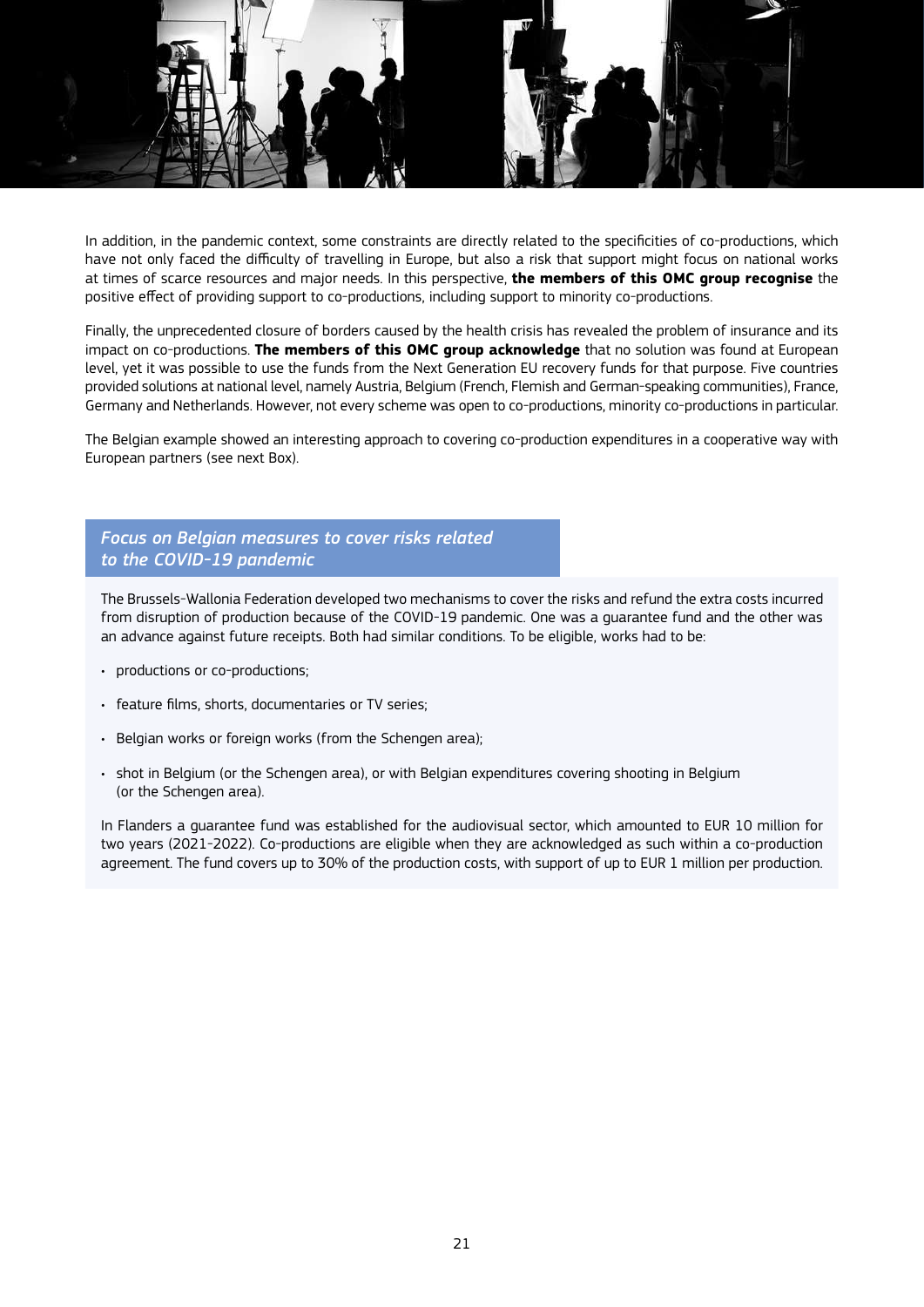<span id="page-21-0"></span>

### **B. Acceleration of trends and importance of balanced relationships**

Beyond the direct consequences of the health crisis, COVID-19 has accelerated trends that were already present in the market, notably the combination of different roles. Some players combine production and distribution. This is particularly relevant for streaming platforms, which are not just involved in online distribution, but increasingly in production, in line with the obligation to contribute financially to the production of European works laid down in the revised Audiovisual Media Services Directive.26

A number of powerful international streaming platforms have entered the European market and are successfully producing content in Europe. This has represented both an opportunity and a challenge for European independent audiovisual producers and works. On the one hand, platforms can give European producers and artists access to financing and a wider international audience. On the other, the application by platforms of what could be defined as a "work-for-hire" model (i.e. the acquisition of all the intellectual property rights from the producer and/or from individual creators from the outset, worldwide and in perpetuity) can "lock in" producers/talents with the platform in question.27 It also raises concerns regarding ownership of intellectual property and represents risks for the diversity of content created and the autonomy of the European ecosystem.

This issue is particularly important as the importance of streaming has lately been considerably reinforced, as shown by recent trends in consumption habits. European citizens' time spent on streaming platforms increased by 122% in 2020<sup>28</sup>, driven in part by the closure of theatres in pandemic times. Video on demand outstripped live viewing by 68% to 32%.<sup>29</sup>

Despite the difficulty of striking balanced relationships, strong European co-productions are in a better position to thrive in a post-COVID world. They are the very epitome of European works with public appeal. In this respect, co-productions are a response to and a way out of the current crisis. This is a renewed rationale for public funds to stimulate strong European co-productions, via incentives in their support. They are the very epitome of European works with public appeal.

Co-productions are powerful vehicles to address the challenges currently faced by the industry, namely the recovery from the crisis, the intensification of the digital shift, and the necessity of greening the sector.

Over the last decades, the common understanding of co-production was to share IP rights as a return on investment for the creative and financial risks. This understanding of co-production has had a recognised structuring impact on the market.

IP is crucial for the monetisation of content and for the independence from broadcasters and/or streaming platforms which comes with IP revenues. This applies both to cinematographic works (as reflected in the Council of Europe Convention on Cinematographic Co-production) and to TV series, as reflected in support schemes (e.g. the TV/Online support of the MEDIA programme – see next Box). In the TV sector, independent producers confirm that such IP requirements in public support have been instrumental when introducing reverting rights with broadcasters.

<sup>26</sup> Op.cit.

<sup>27</sup> Communication from the Commission to the European Parliament, the Council, the European Economic and Social Committee and the Committee of the Regions: *Europe's Media in the Digital Decade: An Action Plan to Support Recovery and Transformation* COM/2020/784 final, https://eur-lex.europa.eu/legal-content/EN/TXT/?uri=CELEX:52020DC0784

<sup>28</sup> 123% in Western Europe, 320% in Northern Europe, 25% in Eastern Europe, 61% in Southern Europe: *Q4 2020, Conviva's State of Streaming Europe*

<sup>29</sup> *Q4 2020, Conviva's State of Streaming Europe*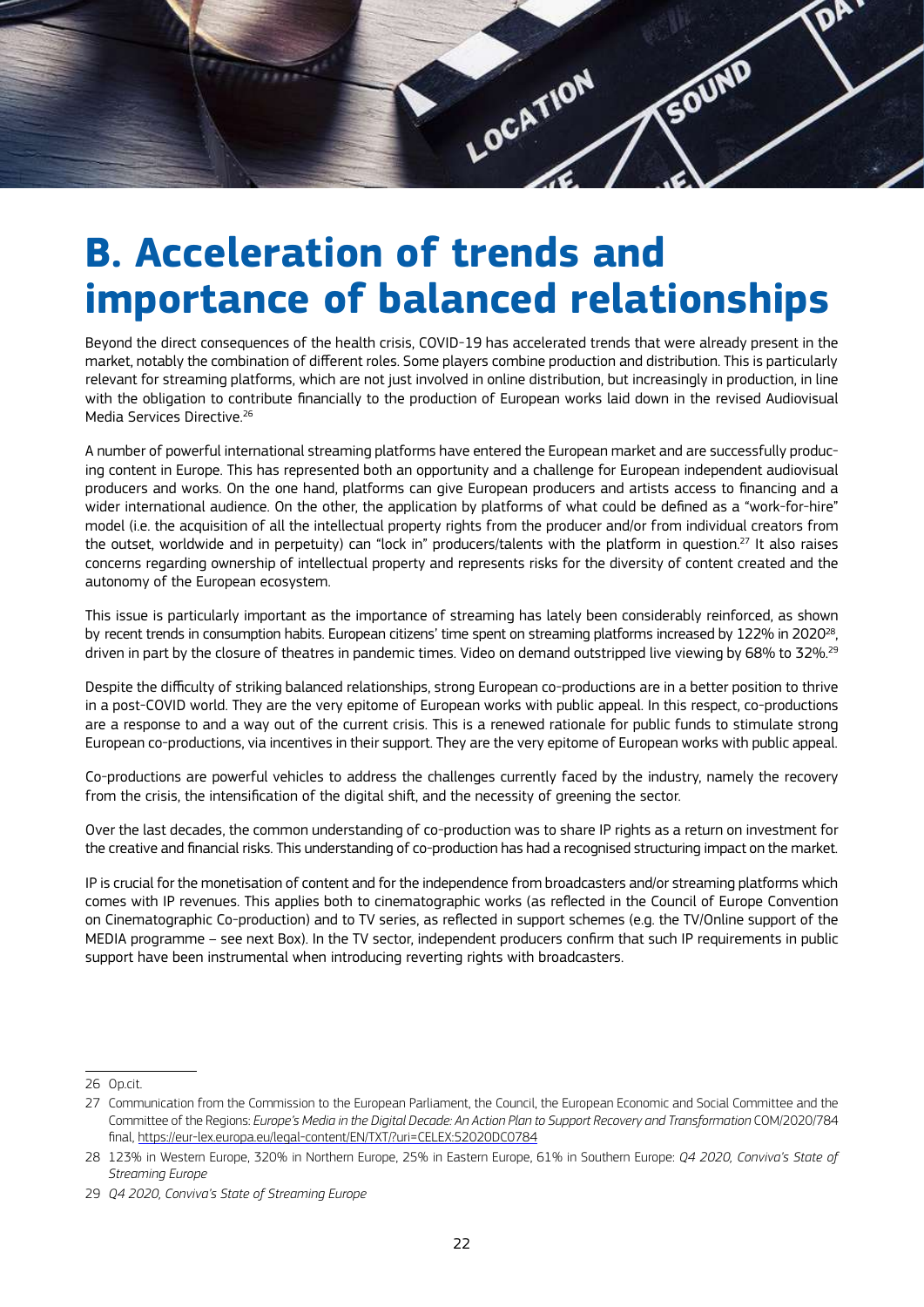

#### *Support for co-production through the MEDIA programme*

The Creative Europe MEDIA programme does not provide a definition of co-production. However, several schemes have requirements that support co-production.

There are three criteria in the case of TV and online content: i. the eligible countries, ii. the consortium, and iii. the activities themselves, with the obligation for exploitation rights to revert to the independent producer after 7 years (in the case of pre-sale to a broadcaster) or 10 years (in the case of co-production with a broadcaster).

Over the years, **the requirement on intellectual property in the MEDIA programme has helped independent producers recover the intellectual property of the works produced.** 

In so doing, the MEDIA programme has had a structuring effect on the TV market in Europe, and on co-productions.

The power of online distribution has skyrocketed over the last years. The attractiveness of streaming platforms allows them to push a variety of IP arrangements, in which the platforms own the master and the exploitation rights. This can result in models based on ceding full ownership of IP rights. It also contributes to concentration in the audiovisual sector. When negotiating with major players, European production companies have limited bargaining power. This can result in models based on ceding full ownership of IP rights. This has in turn hindered the ability of the independent producers to recoup their investments and monetise their work on a long-term basis This leads to the need to reaffirm the classic European model based on independent production companies owning the IP and exploitation rights in line with the territoriality principle.

The European Producers Club (EPC) has carried out preparatory work on addressing this issue and has identified concrete guidelines on re-balancing these relationships (see next Box).

A reflection of the current situation of independent productions, in particular in the TV series sector, is the conclusion by professionals<sup>30</sup> calling for the position of independent producers to be reinforced at critical moments of the production chain, notably in their relations with broadcasters and/or streaming platforms, and ensuring complementarity between national and pan-European public policies and support programmes.

<sup>30</sup> *The Budapest Drama Series Process - Conclusion Paper. Council of Europe's High Level Conference* [https://rm.coe.int/tv-drama-se](https://rm.coe.int/tv-drama-series-conclusion-paper-en/1680a4ba5e)[ries-conclusion-paper-en/1680a4ba5e](https://rm.coe.int/tv-drama-series-conclusion-paper-en/1680a4ba5e)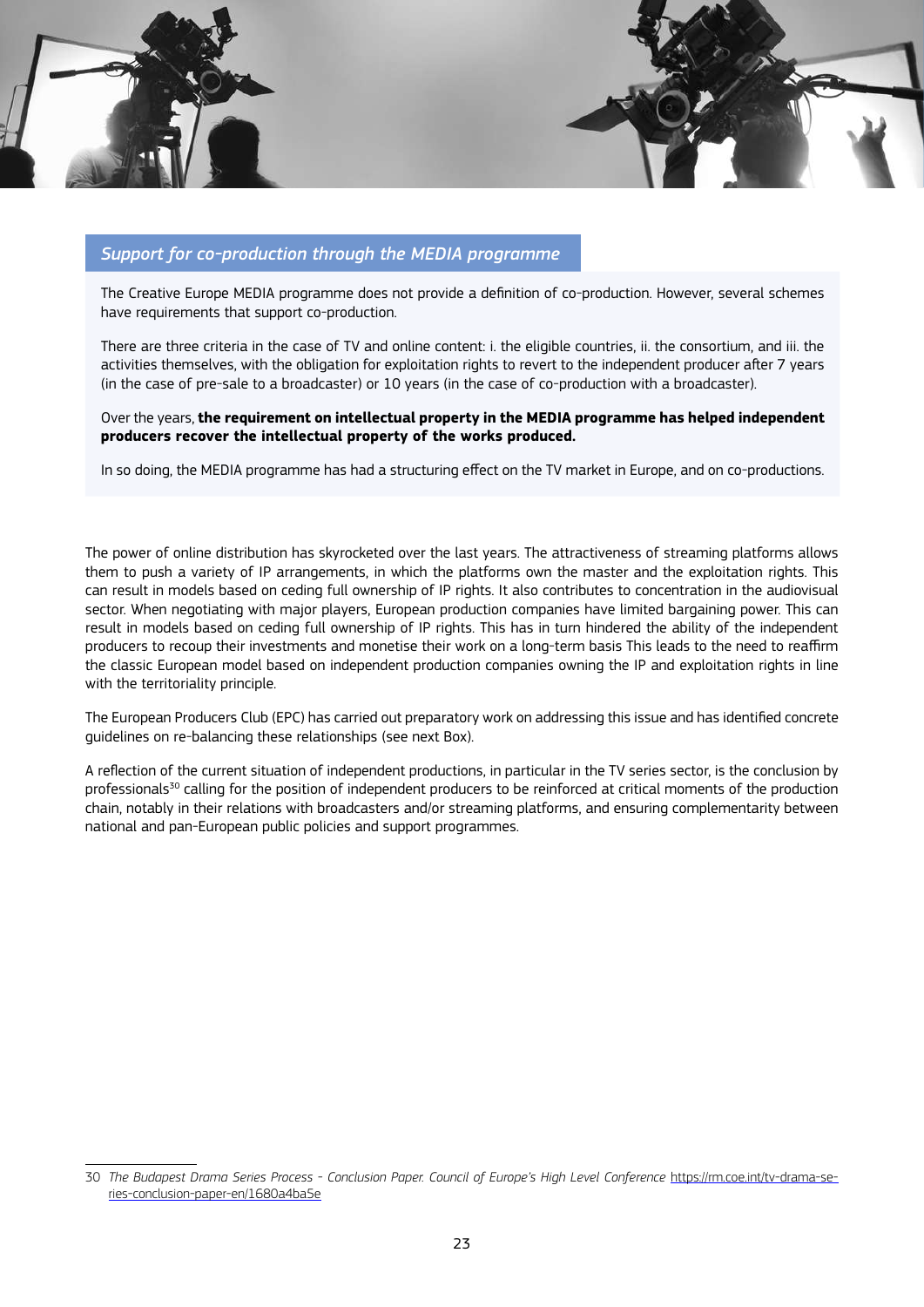

*Focus on the EPC Code of Fair Practices for VOD services when commissioning new works from independent producers31*

The EPC Code defines the role of independent production companies in relations with the other links in the value chain. It calls on VOD services to value the contribution of independent producers in contracts with VOD services when acquiring or commissioning audiovisual works from independent production companies. It sets four principles to re-balance negotiations.

1. Fair and proportionate remuneration and economic participation for producers (by VOD services);

- 2. Producers' contribution and right to participate in future derivative works (by VOD services);
- 3. Transparency and accountability (by VOD services in relations with independent production companies);

4. Public benefits and fiscal incentives to be channeled only through independent production companies in return for keeping ownership of the IP and other rights (measure to be implemented by public funds and executive bodies).

**The members of this OMC group wish to point out** their attachment to shared IP rights along with exploitation rights as a necessary condition for co-production and the grounding for the autonomy of the sector's independent players vis-à-vis public support.

The question of the balance of power between market players with different business models not only influences the IP arrangements, but also fair access to viewing data. In the context of co-productions, co-producers should have access to data on the performance of their works. While the box office figures of theatrical releases are monitored and available to professionals, the access to data from online exploitation, such as the number and length of views, is in the hands of the streaming platforms. This topic has been a recurrent request from independent producers in recent years, and major players have agreed on processes to share data at different stages of the exploitation of a work. Access to this information is also crucial for public funding bodies, who often calculate support in relation to a work's performance.

**The members of this OMC group stress** the need to grant producers and relevant public authorities fair access to viewing data, as this is instrumental in understanding the audience in a fast evolving context. These figures are not only useful for producers and authors, and for film funds to adapt their support to the evolution of the markets, but also for the audience to make an informed choice.

Beyond access to data, any means favouring transparency, such as regular contacts and open dialogue, are instrumental in a healthy environment for strong European co-productions. The *Media Outlook* that the Commission services will publish in 2022 will also look at those trends and analyse their potential impact on the European market and existing business models.

<sup>31</sup> *EPC Code of fair practices for VOD services when commissioning new works from independent producers,* [https://www.europeanpro](https://www.europeanproducersclub.org/our-code-of-fair-practices)[ducersclub.org/our-code-of-fair-practices](https://www.europeanproducersclub.org/our-code-of-fair-practices)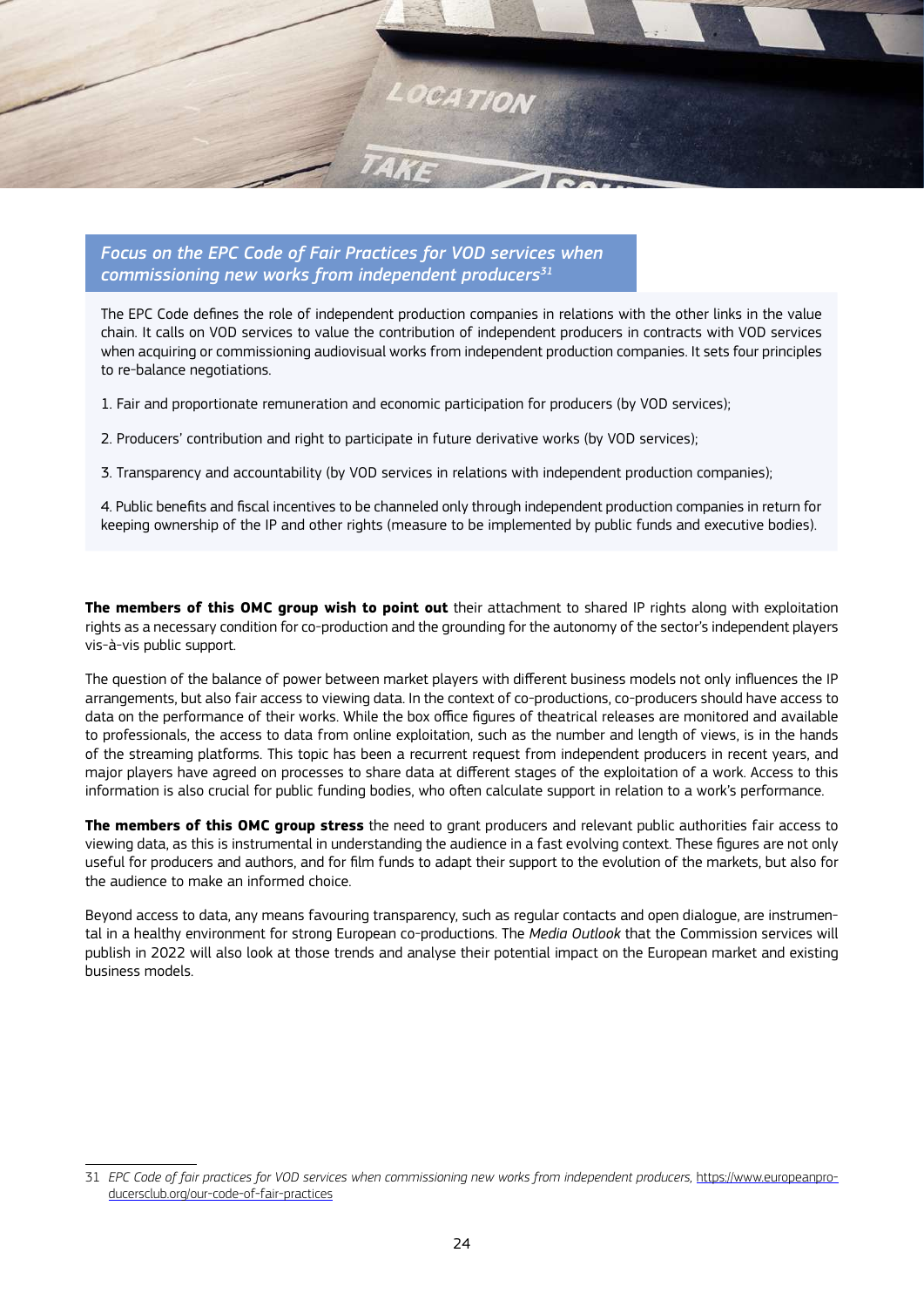<span id="page-24-0"></span>

### **C. Towards greener European co-productions**

The Green Deal announced by President von der Leyen in 2019 translated into the obligation for the EU's seven-year budget to finance sustainability actions, turning greening into an opportunity and not only a challenge. As our societies finally shed some of the many limitations that were set in COVID-19 times, greening has become a lifeline out of the pandemic, with one third of the EUR 1.8 trillion investments from the Next Generation EU Recovery Plan<sup>32</sup> ready to be invested in sustainable projects.

**The members of this OMC group recognise** that reducing carbon emissions in the audiovisual sector implies rethinking not only production, but also the way of working together for the whole sector, from the creation of a work through to post-production. This is particularly relevant for European co-productions. It is also a rationale for experimenting with new technologies, such as virtual production.

The MEDIA programme will pay utmost attention to developments in the field of sustainability, to identify and incentivise positive behaviours. In this perspective, a structured dialogue dedicated to the greening of the audiovisual value chain was launched by the Commission on 30 June 2021. It focused on the subjects of carbon emission measurement and labels for green production. Currently, several positive initiatives on both emission measurement and green labels have been developed across Europe. However, the lack of common standards, both on emissions and labels, does not allow comparability, and could hinder the development of international projects, such as European co-productions, if measurement of carbon impact were to become compulsory.

The fields of work opened up in order to develop a unified measurement system and a green label at European level hold the power to boost green production and to initiate a virtuous circle. The first concrete results of this group are expected in 2022.

<sup>32</sup> [https://ec.europa.eu/info/strategy/recovery-plan-europe\\_en](https://ec.europa.eu/info/strategy/recovery-plan-europe_en)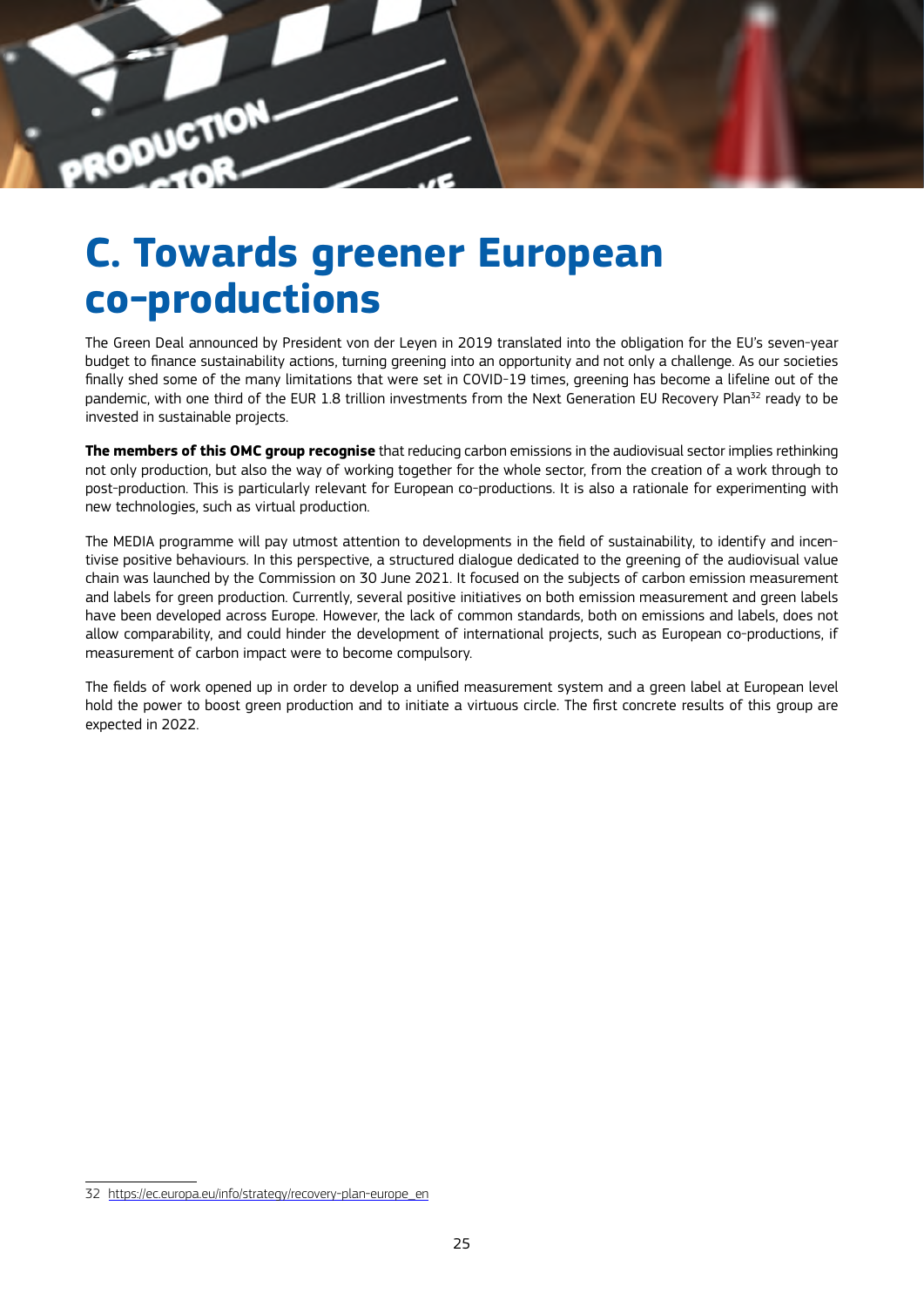<span id="page-25-0"></span>

### **Conclusion Ten recommendations for stronger European co-productions**

**The following recommendations emerged from the discussions of this OMC group** and are addressed to policy-makers, key players and creatives in the audiovisual sector. Overall, they show how co-productions have the potential to make a special contribution by helping the sector address the combined challenges of the digital revolution, the COVID-19 crisis and the greening of the audiovisual sector.

### **A. Recommendations for producers**

#### **1. Dream big and scale up to the European market**

As European co-productions rely on several partners from different countries, they trigger interest across borders. This is a way to increase the distribution of a given work, be it theatrical or online, and ultimately its audience. Therefore, production companies are encouraged to use co-productions as a launchpad to widen their native market from their original Member State to Europe as a whole.

#### **2. Enhance co-creation within co-productions**

Starting cooperation upstream maximises the benefits of co-producing. To mean more than just pooling financial resources, co-productions imply co-creation. Relying on several producers reinforces the quality of the project, as it brings together the expertise of different producer profiles as well as of the different end-of-chain operators, such as broadcasters and streaming platforms. Collective writing boosts creativity and co-creation, which is the essence of European co-productions. Therefore, to maximise the benefit of co-producing, producers and authors are encouraged to develop contacts and to collaborate as early as the very preliminary stages of projects (conception, writing).

#### **3. Nurture talents**

Talents are the foundation stones of European co-productions. Whether in front of or behind the camera, they benefit from and sustain the international career of a co-production. Production companies are those best placed to ensure that experience acquired from co-productions is shared among their staff and talents, to enable them to grow professionally and to think of Europe as their natural playground. Therefore, production companies are encouraged to use co-productions to develop talents at the European level and contribute to the strengthening, (re)positioning and consolidation of the European market.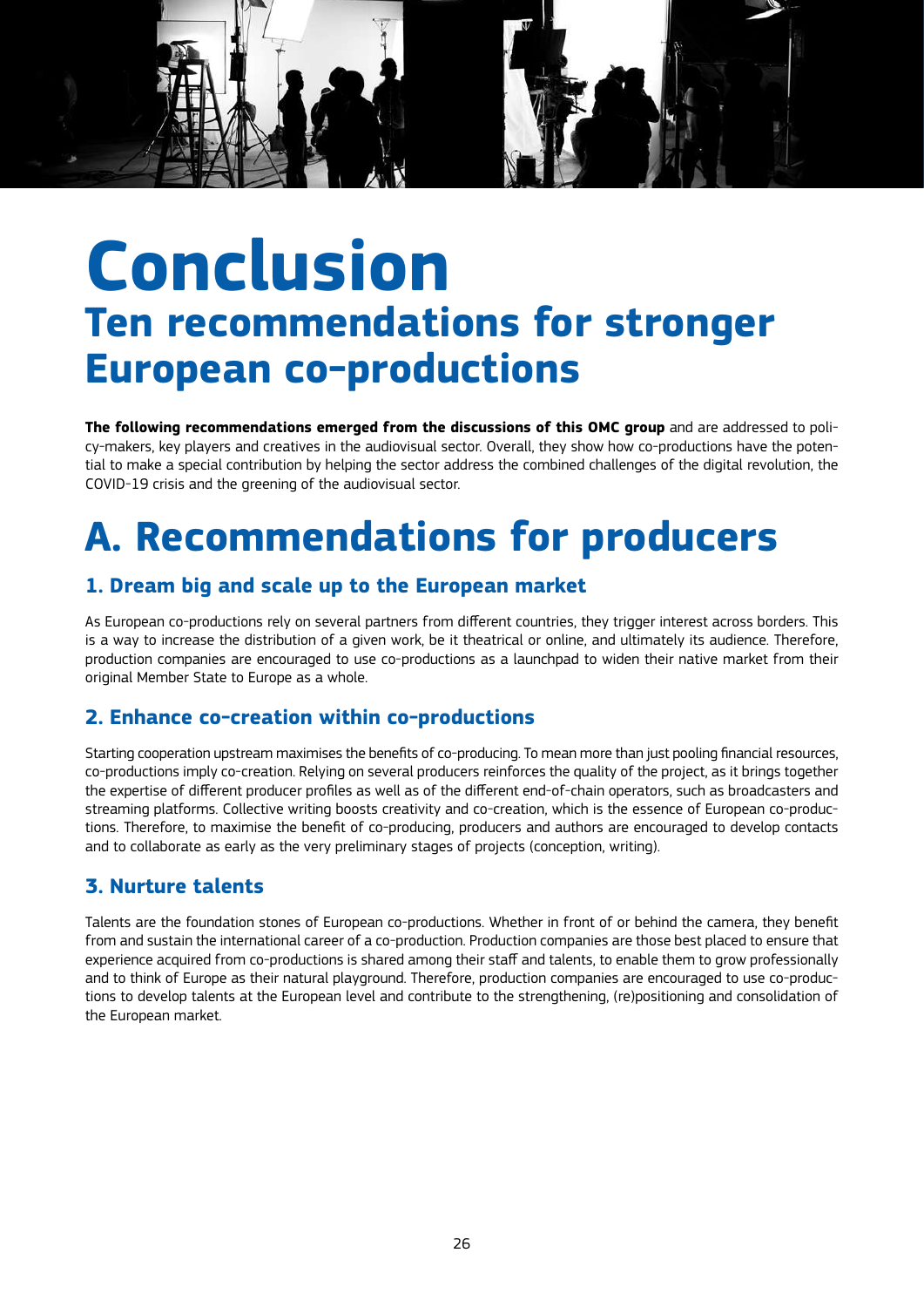

#### **4. Develop international skills**

Developing their network internationally is important for all professionals (producer, writer, director, cast, crew) if they are to feel comfortable with different working cultures, to open up to international job opportunities, and ultimately develop a genuine co-production mindset. International training schemes are particularly fit for this purpose. Whether they are dedicated to co-production or not, they are a unique way to liaise with professionals from other countries and become privileged co-production partners. European networks of professionals also enable best practice sharing, which in turn facilitates working together. Creative Europe MEDIA supports the development of talents and skills among professionals. Professionals are encouraged to take initiatives and responsibility in developing their international skills and European networks.

### **B. Recommendations for film funds**

#### **5. Open up further to boost co-productions**

The COVID-19 crisis has hit the audiovisual sector hard and co-productions are an opportunity to recover and build the future together. This is also an opportunity for film funds to assess and if necessary adjust their support to co-productions and move towards more open requirements focused on the work's contribution to the sector. Film funds are invited to increase incentives for co-productions, whether they are majority or minority, in three ways: first, by pushing dedicated envelopes for co-productions in order to secure continuity in support; second, by extending the support for co-productions to the script development stage, since the value of starting to work together as early as possible has been established and should in turn translate into possible support to co-producers to enable them to co-develop, and third, by offering support to professionals to take part in international training programmes.

#### **6. Align to avoid incompatibilities**

Co-productions are complex vehicles to drive. Producers sometimes struggle to identify the relevant schemes to support their co-productions. More transparency about the different schemes (e.g. making information on schemes available in English) and clarity as to the granting criteria are needed to facilitate co-productions at European level. Online tools should be developed to give clear and simple publicly accessible information and guidance to professionals. Certain support schemes, including some on a regional or local level, as well as fiscal incentives, require extensive national participation in the supported works, such as days of filming, members of the cast or crew and national expenses. However, these requirements may be hard to combine and hence become less effective and efficient. Moreover, requirements related to national expenditures may also demonstrate limitations when faced with the intensification of the digital transition, the public health crisis and the greening of audiovisual. Film funds are encouraged to streamline their conditions and to ease spending obligations to increase the chances of supporting works that are likely to act as locomotives for the sector and in addition to reduce the administrative burden for producers.

#### **7. Play IP as a team**

Currently, there is a lack of fair deal structures, i.e. platforms oriented towards rights ownership in the long run versus independent producers having to sell their content and exploitation rights to stay afloat in the short run despite their interest in IP retention in the long run. This is exacerbated by differences in the players' negotiating power. However, fair deals benefit the European audiovisual industry as a whole, as ownership of rights that can be exploited is instrumental in enabling independent producers to grow and in boosting the diversity of the cinematographic works and TV series developed and created. Therefore, public support, in particular selective aid, can structure the sector by incentivising fair deals and reserving support to works produced by independent producers keeping a certain share of rights. To do so, public support schemes should in their selection process take into account IP and exploitation rights arrangements between the different partners.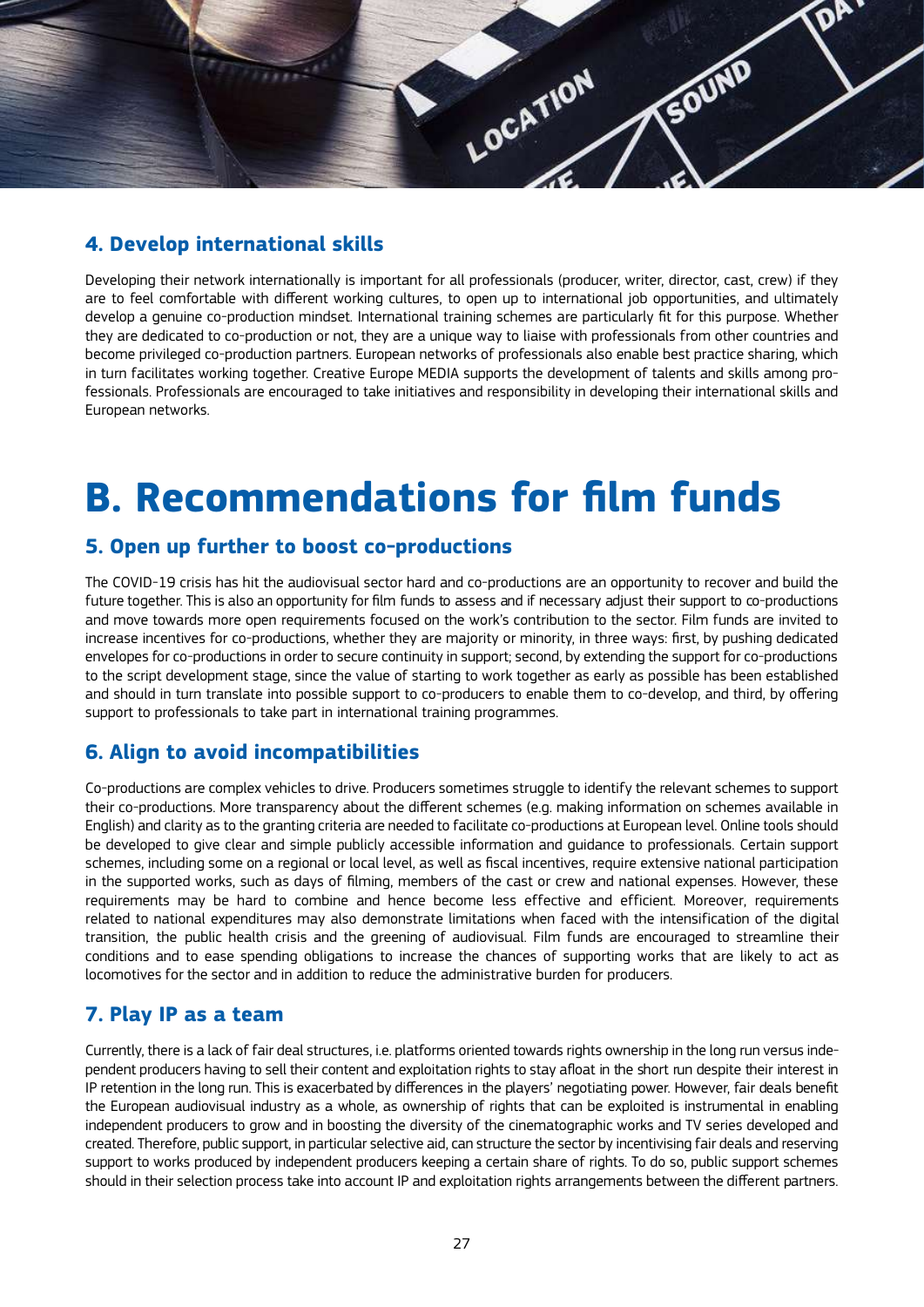### **C. Recommendations addressed to all public and private players**

#### **8. Innovate**

Joining forces also creates an opportunity to try new approaches. On the financial side, different instruments are available, such as the Cultural and Creative Sector Guarantee Facility. On societal challenges, such as sustainability, the audiovisual industry has a specific responsibility to take the lead due to its power to influence attitudes. On the technological side, co-productions can experiment with new techniques, such as immersive or virtual production. Co-productions are an opportunity to innovate. It is up to the professionals to be bold and to film funds to accompany them in this process.

#### **9. Expand the use of data**

Production companies, authors and relevant public authorities have an interest in accessing the data on the performance of the co-produced work, so that they get to know their audience better. This can feed into future works. The film funds and public authorities also have an interest in knowing the performance of the works they invest in. Therefore, viewing data is a powerful tool to support European ambitions. In this perspective, data on co-productions should be collected, shared and analysed across the value chain, including VOD services' (viewing) data.

#### **10. Ensure the diversity of co-productions as a key asset of Europe's audiovisual industry at all times**

To ensure the competitiveness of Europe as a whole in the long run, it is critical to boost the diversity of works by not only involving independent producers, talents, funds and other key players in high production capacity territories, but also those in smaller territories, less spoken language areas as well as from other minorities and voices from underrepresented groups to ensure their access to funding. Since independent co-productions have proven to be the driving force for diversity, their position should be strengthened, clarified and respected in order to level the playing field which both cinematographic works and TV series need in order to blossom. Independent producers and independent production companies should enjoy fair contractual terms and clarification of the definition of independence for co-productions vis-à-vis all end-of-chain operators, including broadcasters and VOD services.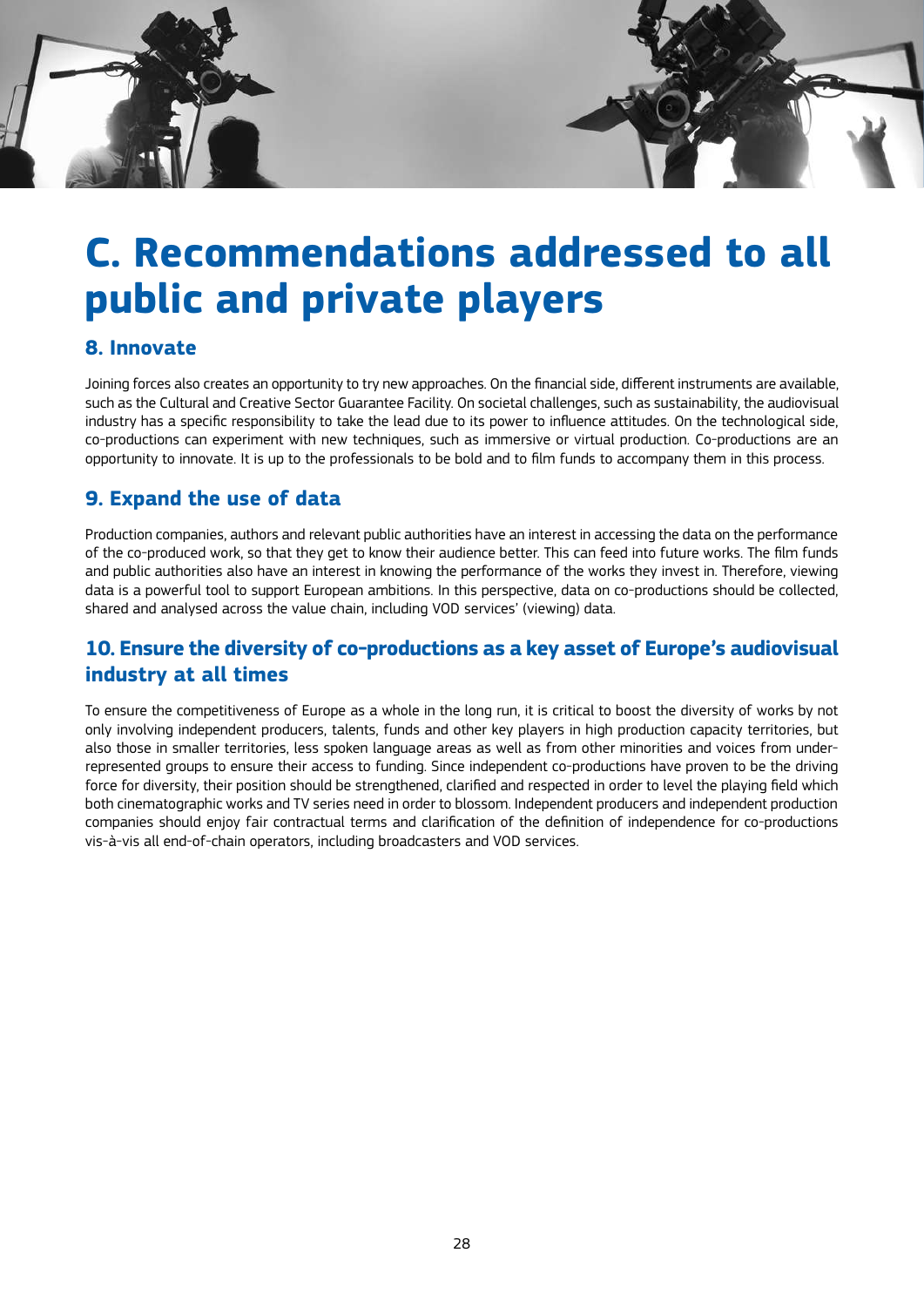<span id="page-28-0"></span>

## **Postscript**

#### **The way forward**

#### by Lucia Recalde,

Head of Unit - Audivovisual Industry and Media Support Programmes European Commission.

The COVID-19 pandemic has affected Europe's audiovisual ecosystem profoundly by accelerating underlying trends, such as the shift of audiences online, and by putting the spotlight on challenges facing the industry, such as unprecedented global competition. However this crisis can also be an opportunity for us Europeans to come together and ensure the resilience of our audiovisual industry in a changing world.

Our strategy is structured around two pillars: a modern regulatory framework, which supports the creative sector and protects European consumers, and a financial framework that supports the recovery and transformation of the industry.

The recent audiovisual and copyright reforms introduce a number of requirements applying to online content-sharing platforms and VOD providers with the view to creating a level playing field. The transposition and effective implementation of these new rules by the Member States is fundamental in order to reinforce the position of European creators and creative industries.

The Commission's *Media and Audiovisual Action Plan*33 adopted in December 2020 proposes a comprehensive set of measures to support the European audiovisual industry. Our ambition was made possible by the adoption of Next Generation EU and a reinforced EU budget for the period 2021-2027. The Plan stresses the importance of reaching sufficient scale to go beyond national borders and pooling resources in talents, content, distribution, promotion, innovation and technology to thrive in an increasingly competitive market. We welcome the fact that several Member States have responded to the Commission call and included the audiovisual sector as a priority in their national recovery plans. This represents an unprecedented opportunity to invest in strengthening the competitiveness of the industry.

The Commission is making good progress in delivering the concrete actions foreseen in the *Media and Audiovisual Action Plan.* We are now focused on the preparations for launching Media Invest, an innovative equity investment platform, which is being developed in the framework of the EU's new financial instrument InvestEU. Media Invest will be dedicated to leveraging private equity investment in audiovisual by reducing the risks associated with investments in film production and distribution.

We have also launched a dialogue with the audiovisual sector to agree on concrete steps to improve the access to and availability of audiovisual content across the EU. In this context, we will explore pragmatic solutions which would make audiovisual works more widely available to citizens across Member States and, at the same time, help the European audiovisual industry reach broader audiences.



*Lucia Recalde*

<sup>33</sup> *Europe's Media in the Digital Decade: An Action Plan to Support Recovery and Transformation*, op. cit.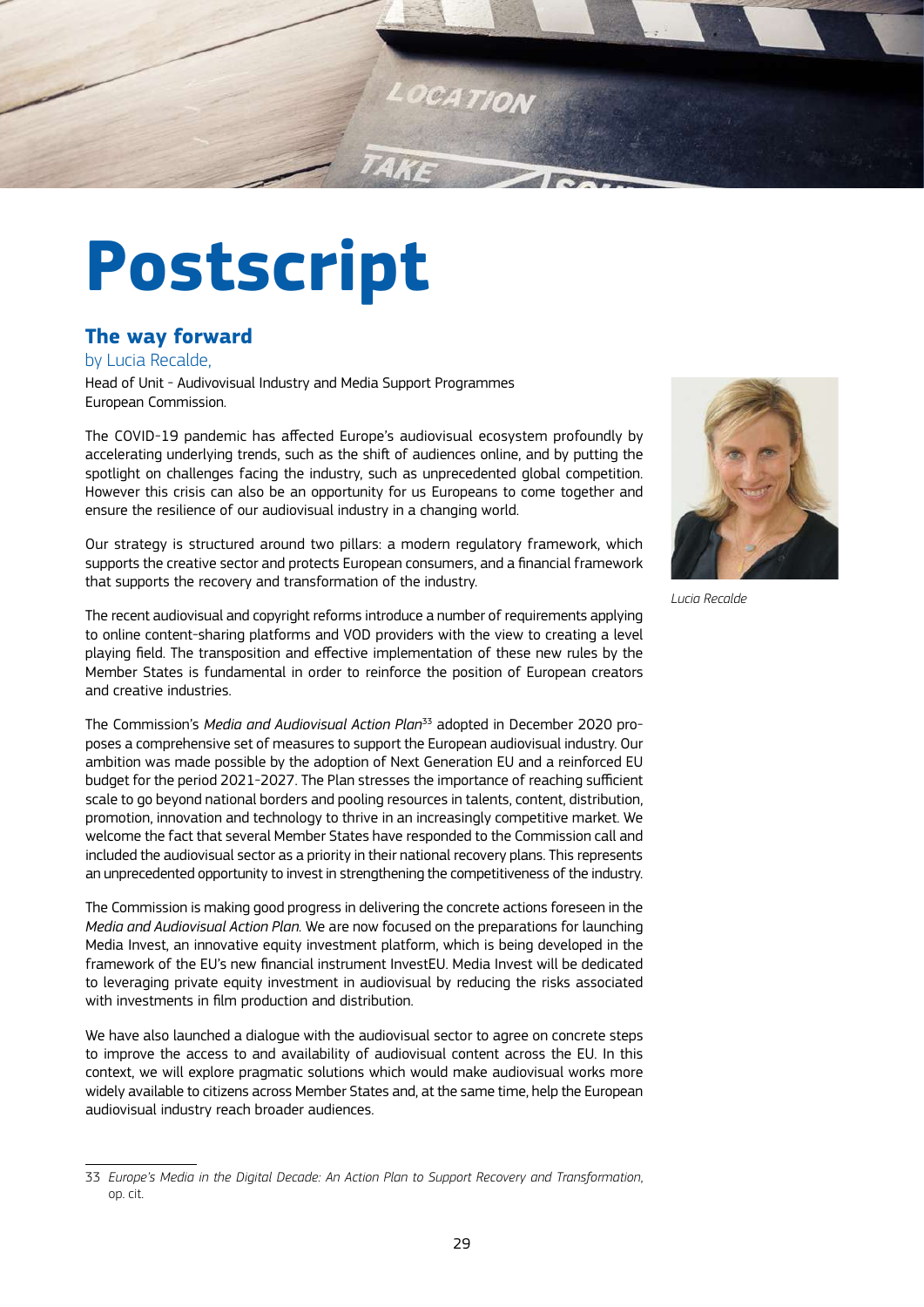

With an estimated budget of EUR 400 million over the current seven-year financial cycle (2021-2027), Media Invest will complement traditional grant-based support. It aims to pool more ambitious budgets for content with strong market potential, thereby increasing its attractiveness for international audiences. We are on track to launch Media Invest already by early 2023, with kickstart funding from Creative Europe and InvestEU.

Among the challenges faced by the audiovisual sector, the necessity to green the value chain deserves all our attention. Audiovisual can make a real contribution to the EU Green Deal and at the same time develop new production and business models. For example, we see interesting convergence between the need to reduce carbon emissions and recent technological developments such as virtual production. At the Commission we intend to develop a common European approach, building on the great initiatives and best practices developed by the industry and Member States so far. A common approach will help foster collaboration, notably as regards co-productions, and increase our impact.

More broadly, the Creative Europe MEDIA programme is one of the key funding sources for the audiovisual sector. The new budget of almost EUR 1.5 billion represents an increase of over 80% on an EU-27 basis. This is not only a sign of its relevance in supporting recovery but also a recognition of its success in fostering collaboration and innovation across borders.

The renewed MEDIA programme is in business. The first Work Programme was adopted in May 2021 and a number of calls for proposals have been launched. We have built on the strengths of MEDIA, in particular by strengthening structured collaboration. We are targeting the development of co-productions in order to help ambitious projects from the beginning. Our vision is to increase the diversity of co-productions, to draw on the wealth of our European talents and push the boundaries of what is possible. From films to TV series, it is more important than ever to produce high quality content in order to reach audiences. Other MEDIA initiatives on collaboration include supporting networks of VOD platforms and festivals to raise the visibility of European works.

As said by European Commissioner for the Internal Market, Thierry Breton, in his speech at the 2021 edition of Series Mania, our ultimate goal is to *"help audiovisual companies see the European Union more and more no longer as a collection of secondary or possible export territories, but as the natural framework for the creation, production and distribution activities of their works."*<sup>34</sup>

<sup>34</sup> *«Avec notre plan d'action, je voudrais que les entreprises audiovisuelles voient de plus en plus en l'Union européenne, non plus des territoires d'exportation secondaires ou éventuels, mais le cadre naturel de leurs activités de création, de production et de distribution de leurs œuvres.»* Speech by Commissioner Breton at Series Mania on 31 August 2021. [https://www.linkedin.com/pulse/laudio](https://www.linkedin.com/pulse/laudiovisuel-au-c%C5%93ur-de-la-relance-europ%C3%A9enne-thierry-breton/?published=t)[visuel-au-c%C5%93ur-de-la-relance-europ%C3%A9enne-thierry-breton/?published=t](https://www.linkedin.com/pulse/laudiovisuel-au-c%C5%93ur-de-la-relance-europ%C3%A9enne-thierry-breton/?published=t)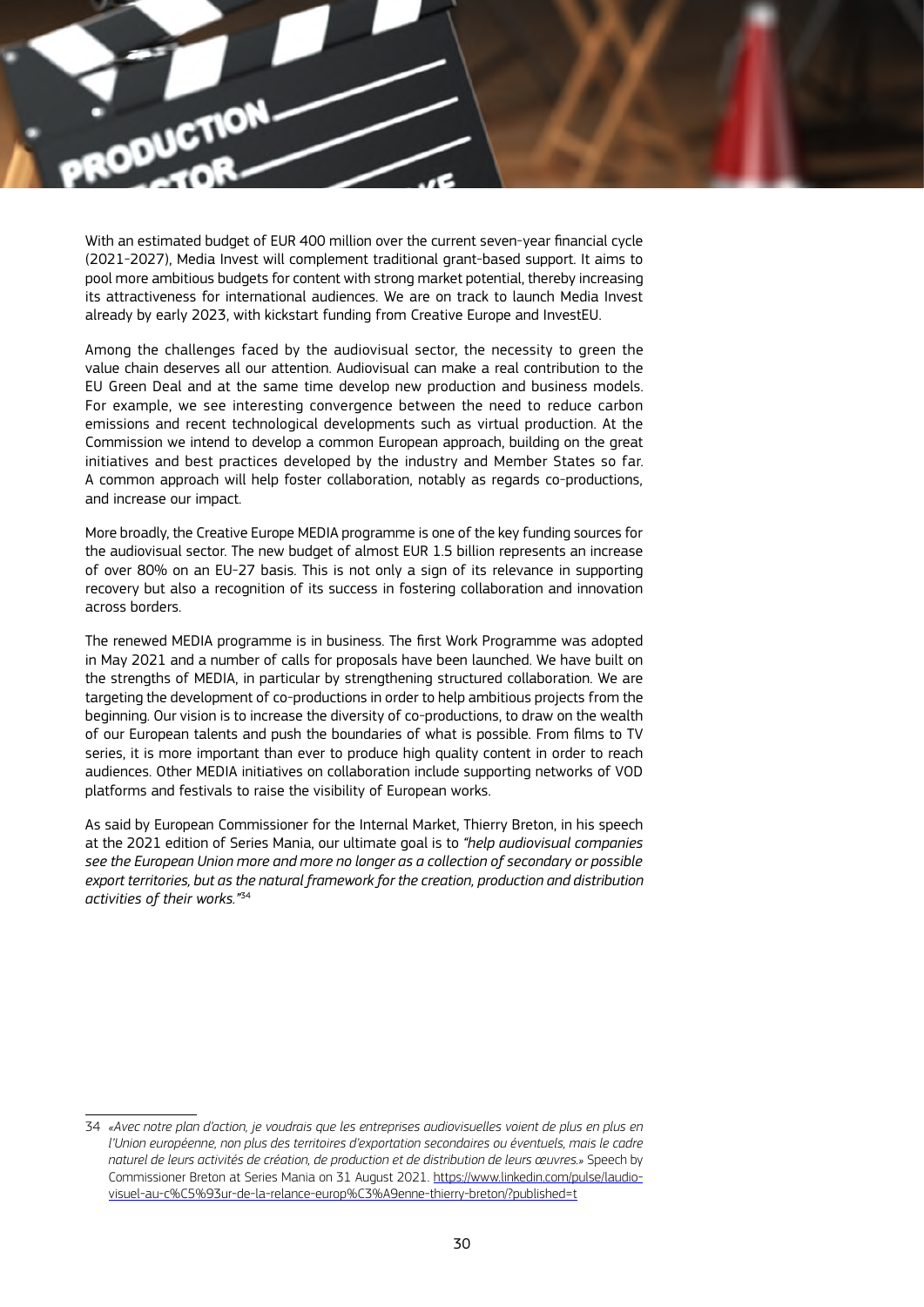<span id="page-30-0"></span>

### **List of OMC group members**

| Chair: Netherlands, Doreen Boonekamp |                                                |  |
|--------------------------------------|------------------------------------------------|--|
|                                      | Vice-chair: Romania, Alex Trăilă               |  |
| <b>MEMBERS BY COUNTRY</b>            |                                                |  |
| Austria                              | Gabriele Kranzelbinder / Antonia Rahofer       |  |
| Belgium                              | Jeanne Brunfaut / Nele Sels                    |  |
| Croatia                              | Davor Švaić                                    |  |
| Cyprus                               | Elena Fitikidou Alonefti / Costas Hadjistavrou |  |
| Estonia                              | Evelin Penttilä                                |  |
| Finland                              | Lasse Saarinen                                 |  |
| France                               | Julien Ezanno                                  |  |
| Germany                              | Els Hendrix                                    |  |
| Greece                               | Sofia Latsou                                   |  |
| Hungary                              | Csaba Bereczki                                 |  |
| Ireland                              | Teresa McGrane                                 |  |
| Italy                                | Iole Maria Giannattasio / Bruno Zambardino     |  |
| Latvia                               | Dita Rietuma / Inga Blese                      |  |
| Lithuania                            | Irma Šimanskytė                                |  |
| Malta                                | Mario Azzopardi / Susan Ronald                 |  |
| <b>Netherlands</b>                   | Helga Zeinstra                                 |  |
| Portugal                             | Nuno Fonseca                                   |  |
| Slovakia                             | Barbara Hessová                                |  |
| Slovenia                             | Nataša Bučar / Irena Ostrouška                 |  |
| Spain                                | Pablo Pérez de Lema Sáenz se Viguera           |  |
| Sweden                               | Magdalena Jangard                              |  |
| <b>OBSERVERS</b>                     |                                                |  |

Cine-Regio, Charlotte Appelgren

EFAD (European Film Agency Directors association), Julie-Jeanne Régnault

Eurimages, Roberto Olla

European Audiovisual Observatory, Gilles Fontaine / Maja Capello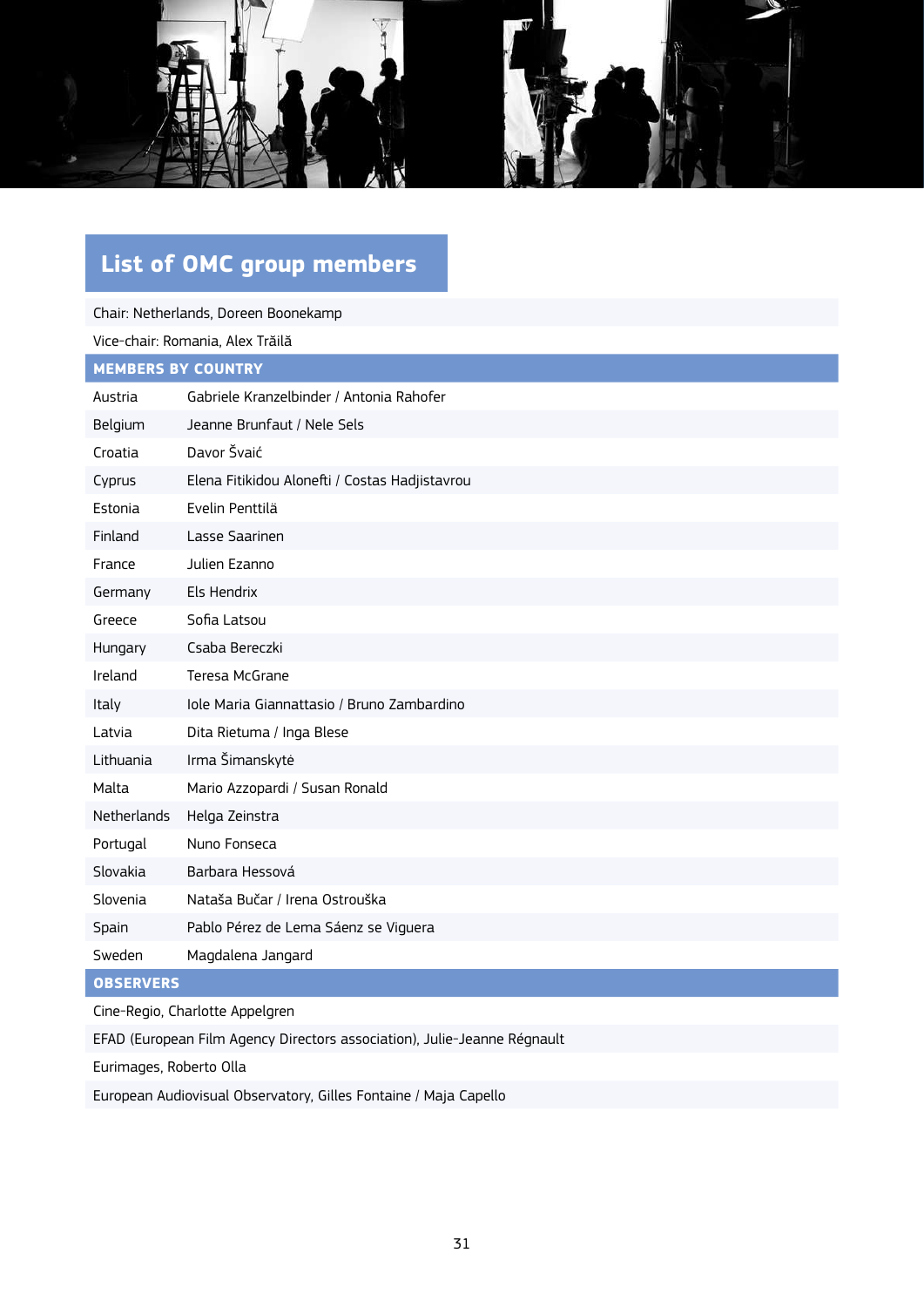#### **GETTING IN TOUCH WITH THE EU**

#### **In person**

All over the European Union there are hundreds of Europe Direct information centres. You can find the address of the centre nearest you at: https://europa.eu/european-union/contact\_en

#### **On the phone or by email**

Europe Direct is a service that answers your questions about the European Union. You can contact this service:

- by freephone: 00 800 6 7 8 9 10 11 (certain operators may charge for these calls),
- $\rightarrow$  at the following standard number: +32 22999696
- ↳ or by email via: https://europa.eu/european-union/contact\_en

#### **FINDING INFORMATION ABOUT THE EU**

#### **Online**

Information about the European Union in all the official languages of the EU is available on the Europa website at: https:// europa.eu/european-union/index\_en

#### **EU publications**

You can download or order free and priced EU publications at: https://publications.europa.eu/en/publications. Multiple copies of free publications may be obtained by contacting Europe Direct or your local information centre (see https:// europa.eu/european-union/contact\_en).

#### **EU law and related documents**

For access to legal information from the EU, including all EU law since 1952 in all the official language versions, go to EUR-Lex at: http://eur-lex.europa.eu

#### **Open data from the EU**

The EU Open Data Portal (http://data.europa.eu/euodp/en) provides access to datasets from the EU. Data can be downloaded and reused for free, for both commercial and non-commercial purposes.